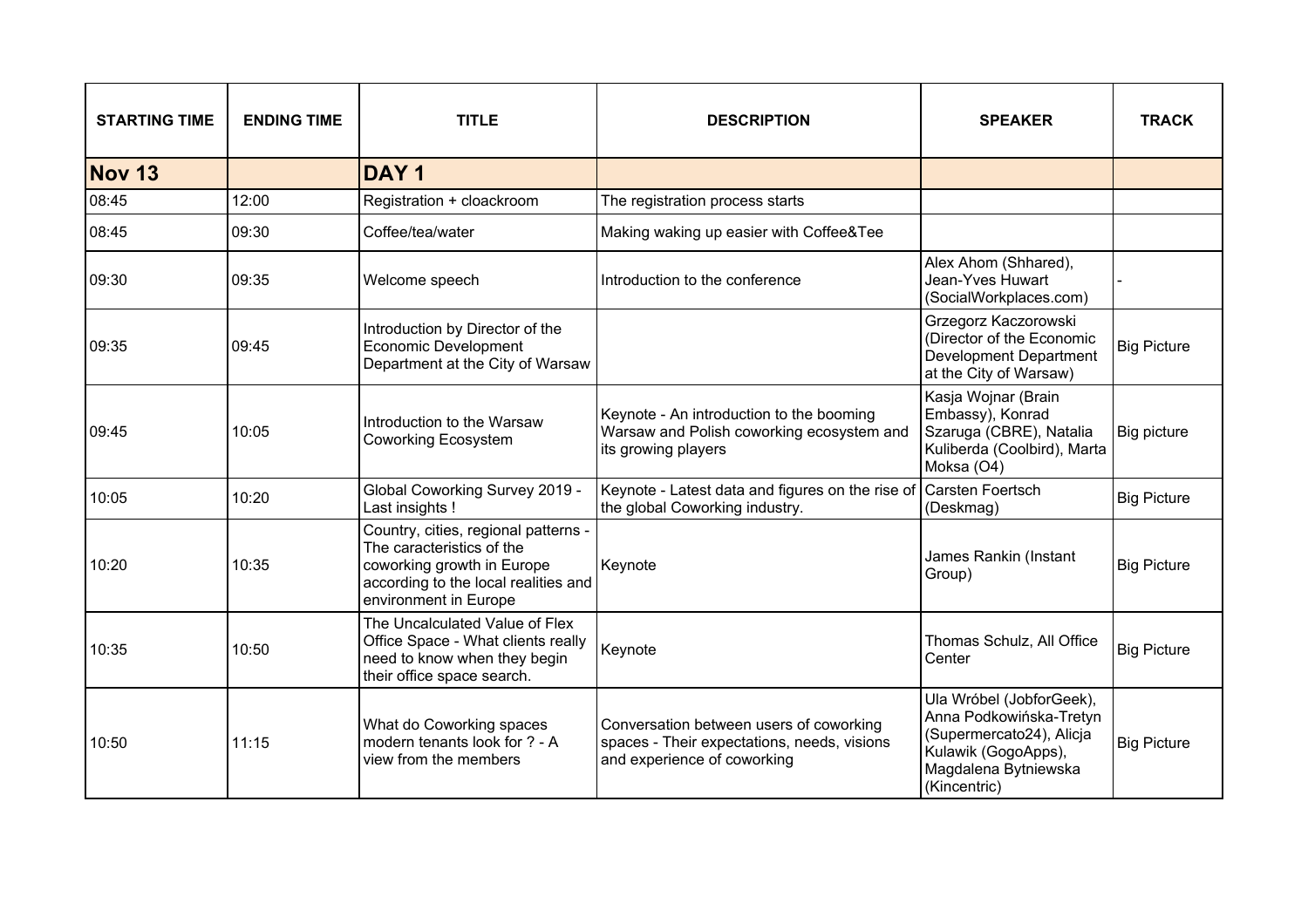| <b>STARTING TIME</b> | <b>ENDING TIME</b> | <b>TITLE</b>                                                                                          | <b>DESCRIPTION</b>                                                                                                                                                                                                                                                                                                                                                                                                                                                                                                  | <b>SPEAKER</b>                                                                                                                                                                                        | <b>TRACK</b>             |
|----------------------|--------------------|-------------------------------------------------------------------------------------------------------|---------------------------------------------------------------------------------------------------------------------------------------------------------------------------------------------------------------------------------------------------------------------------------------------------------------------------------------------------------------------------------------------------------------------------------------------------------------------------------------------------------------------|-------------------------------------------------------------------------------------------------------------------------------------------------------------------------------------------------------|--------------------------|
| 11:15                | 11:25              | Maria 01 Helsinki - A look at the<br>soon to be biggest startup<br>campus to operate in Europe        | Keynote                                                                                                                                                                                                                                                                                                                                                                                                                                                                                                             | Ville Simola (Maria 01)                                                                                                                                                                               | <b>Big Picture</b>       |
| 11:25                | 11:35              | Warm up session and practical<br>messages                                                             | Reminders, things to take into account,<br>updates, etc.                                                                                                                                                                                                                                                                                                                                                                                                                                                            | Diego Ain                                                                                                                                                                                             |                          |
| 11:35                | 12:10              | Coffee Break                                                                                          | Take a break!                                                                                                                                                                                                                                                                                                                                                                                                                                                                                                       |                                                                                                                                                                                                       |                          |
| 12:10                | 13:00              | Coworking spaces fully run from<br>the Cloud - Advantages,<br>challenges, what will be the<br>limits? | More and more online tools are available to<br>operate a coworking space, up to Al. How far<br>does it improve the quality of the service? The<br>experience of tenants? What about the<br>interoperability? What is the status to data?<br>Can we get lost within all the growing<br>features? What to expect next in terms of<br>automation? Will tomorrows coworking spaces<br>to be operated remotely? A lot of questions<br>and challenges will be discussed with the<br>worlds best coworking tool providers. | Xabier Martinez de<br>Apellaiz (Salto KS),<br>Momchil Andreev (Office<br>RnD), James Shannon<br>(Essenys), Christoph<br>Hammer (Ezeep), Kitty<br>Bons (ZapFloor),<br>moderated by Jean-Yves<br>Huwart | Business /<br>Operations |
| 12:10                | 13:00              | Growing to various locations.<br>Lessons learned                                                      | Interactive Workshop - Lessons learned from<br>growing our individual coworking space into a<br>coworking chain with three locations and more<br>coming.                                                                                                                                                                                                                                                                                                                                                            | Thom Wernke, StartDock<br>(Amsterdam)                                                                                                                                                                 | Business /<br>Operations |
| 12:10                | 13:00              | Learnings from operating a<br>women only coworking                                                    | Interactive Workshop - Gender equality is one<br>of the biggest challenges of our time. Can<br>coworking communities help create a women<br>friendlier environment and balancing our<br>society? The experience of CoWomen in Berlin<br>illustrates that it can. Hannah, Sara and Kate<br>will share insights, learnings and best<br>practices.                                                                                                                                                                     | Hannah Dahl, Sara-Marie<br>Wiechmann, Katharina<br>Brendel (CoWomen)                                                                                                                                  | Impact                   |
| 12:10                | 13:00              | How to make coworking part of<br>global mobility packages?                                            | Interactive Workshop - Talk about how to<br>interlink public transportation with appropriate<br>and on-demand workspaces.                                                                                                                                                                                                                                                                                                                                                                                           | Bastian Boss, Deutsche<br>Bahn (Berlin)                                                                                                                                                               | Trends                   |
| 13:00                | 14:15              | <b>Lunch Break</b>                                                                                    | Eat something!                                                                                                                                                                                                                                                                                                                                                                                                                                                                                                      |                                                                                                                                                                                                       |                          |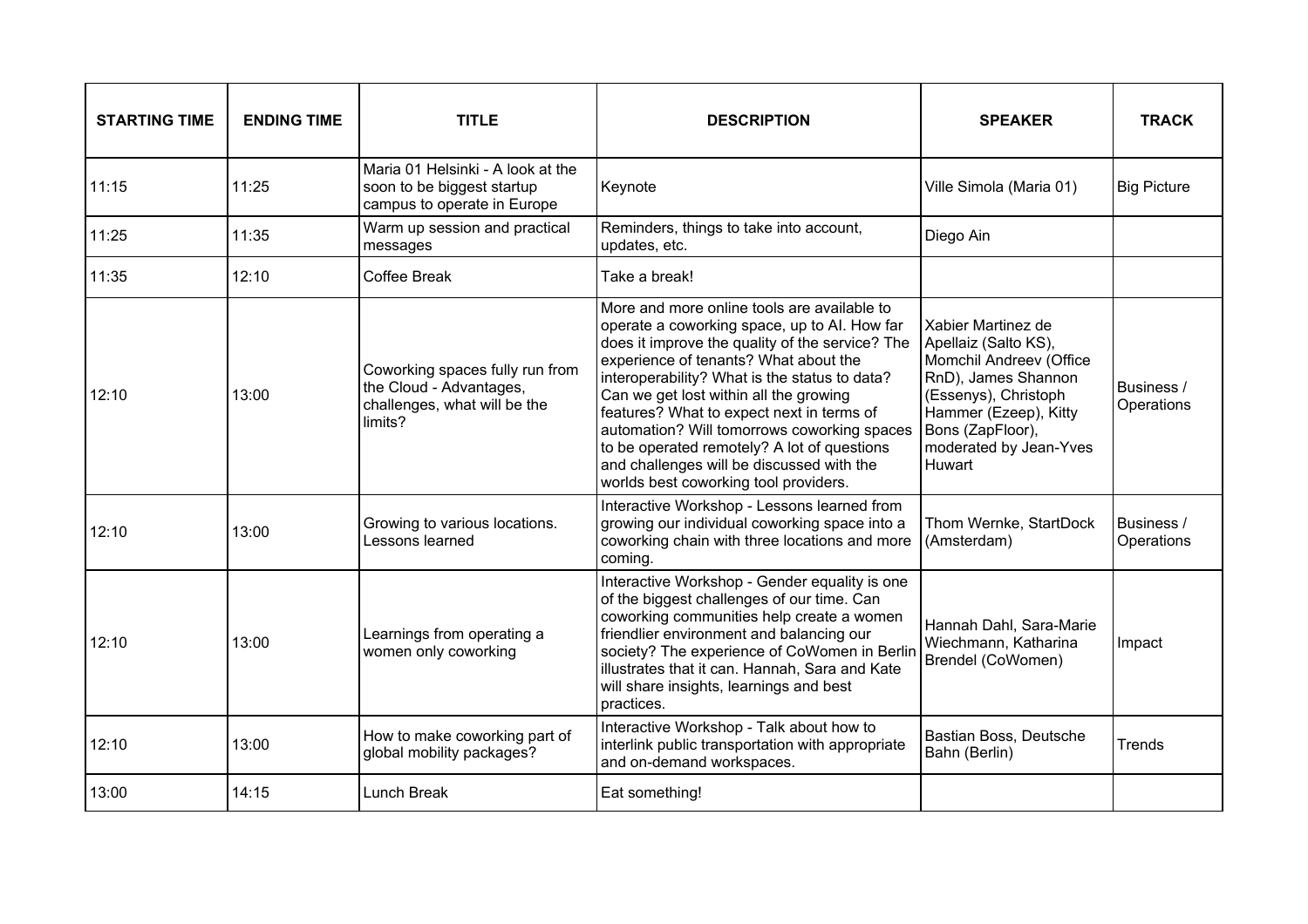| <b>STARTING TIME</b> | <b>ENDING TIME</b> | <b>TITLE</b>                                                                                                                                                             | <b>DESCRIPTION</b>                                                                                                                                                                                                                                                                                                                                                                                                                                                                                                                                                                                                                                                                                                     | <b>SPEAKER</b>                                                                                                                                                             | <b>TRACK</b>                    |
|----------------------|--------------------|--------------------------------------------------------------------------------------------------------------------------------------------------------------------------|------------------------------------------------------------------------------------------------------------------------------------------------------------------------------------------------------------------------------------------------------------------------------------------------------------------------------------------------------------------------------------------------------------------------------------------------------------------------------------------------------------------------------------------------------------------------------------------------------------------------------------------------------------------------------------------------------------------------|----------------------------------------------------------------------------------------------------------------------------------------------------------------------------|---------------------------------|
| 14:15                | 15:05              | Making coworking a friendly<br>environment for small and large<br>corporations: dealing with space<br>size, companies cultural<br>differences and social match<br>making | Panel - Coworking started as a model for<br>individual freelancers. Tenants' profiles are<br>way more diverse nowadays. Any size, any<br>industry, any culture. Coworking bring flexibility<br>and hospitality to bigger and bigger<br>companies. How to address the needs of<br>bigger customers? How to fulfill the needs of<br>bigger teams? What are the questions to ask<br>when dealing with space allocation? Can a too<br>big company create unbalances with the<br>space? How to mingle different company<br>cultures or make sure they can live alongside<br>one another? To what extend are corporations<br>more demanding? Those topics and some<br>others will be covered during the panel<br>discussion. | Agnieszka Lekszycka<br>(WeWork), Franz Palleres<br>(Aticco), Inga Hilgenberg<br>(Unicorn), Maciej Krol<br>(Business Link),<br>moderated by Natalia<br>Kuliberda (Coolbird) | Operations /<br><b>Business</b> |
| 14:15                | 15:05              | How to build up a great<br>community feeling and sense of<br>belonging within a coworking<br>space hosting different profiles                                            | Interactive Workshop - Brain Embassy<br>experience has a great experience with<br>building a warm community feeling and sense<br>of belonging. The different profiles hosted in<br>their space is not an issue. The session will<br>propose some approaches based on co-<br>creation and participation.                                                                                                                                                                                                                                                                                                                                                                                                                | Kasia Wojnar (Brain<br>Embassy)                                                                                                                                            | Operations /<br><b>Business</b> |
| 14:15                | 15:05              | How to deal with real estate<br>agents to grow your coworking<br>business intensively and<br>extensively                                                                 | Interactive Workshop - Big or small spaces,<br>how to partner up with real estate agents to fill   Adam Lis (JLL)<br>in your space?                                                                                                                                                                                                                                                                                                                                                                                                                                                                                                                                                                                    |                                                                                                                                                                            | Operations /<br><b>Business</b> |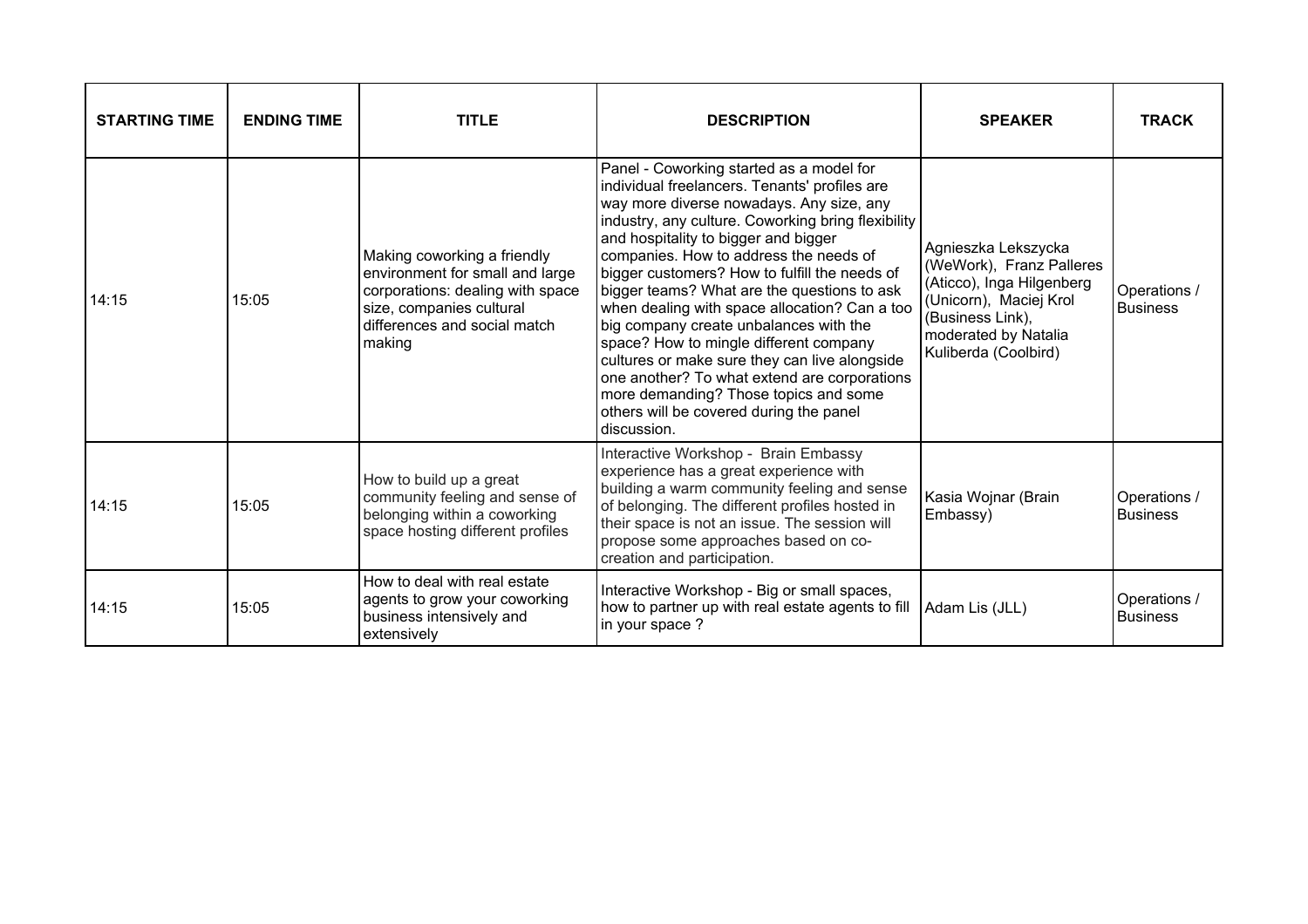| <b>STARTING TIME</b> | <b>ENDING TIME</b> | <b>TITLE</b>                                                                                                                        | <b>DESCRIPTION</b>                                                                                                                                                                                                                                                                                                                                                                                                                                                                                                                                                                                                                                                                                                                                                                                                                                  | <b>SPEAKER</b>                                                                                                           | <b>TRACK</b>                    |
|----------------------|--------------------|-------------------------------------------------------------------------------------------------------------------------------------|-----------------------------------------------------------------------------------------------------------------------------------------------------------------------------------------------------------------------------------------------------------------------------------------------------------------------------------------------------------------------------------------------------------------------------------------------------------------------------------------------------------------------------------------------------------------------------------------------------------------------------------------------------------------------------------------------------------------------------------------------------------------------------------------------------------------------------------------------------|--------------------------------------------------------------------------------------------------------------------------|---------------------------------|
| 14:15                | 15:05              | Reducing the carbon footprint of<br>coworking spaces and of the<br>community through Car sharing<br>and other solutions             | Interactive Workshop - Fiona Frank works at<br>Green Elephant Cooperative, which runs<br>Halton Mill, a low carbon coworking and event<br>space. Halton Mill's power comes from a<br>community funded hydro electric plant in the<br>river five minutes away, and is heated by<br>locally sourced woodchip through a district<br>heating system. Each of our individual tenants<br>is metered separately for heat and electricity.<br>But we still have a lot of work to do on our<br>travel plan - we're trying to get people to share<br>journeys - and on our waste production.<br>Coworking is great for the climate crisis, with<br>people coming together rather than heating 50<br>individual homes each day if they were<br>working at home. Come and share your<br>achievements and let's work together on<br>improving our carbon output. | Fiona Frank (Green<br>Elephant Cooperative)                                                                              | Impact                          |
| 15:10                | 16:00              | Why does it make sense, for<br>property owners, to develop<br>coworking offerings within office<br>buildings?                       | Panel                                                                                                                                                                                                                                                                                                                                                                                                                                                                                                                                                                                                                                                                                                                                                                                                                                               | Peter Ceresnik (HB<br>Reavis), Jaroslaw Bator<br>(Skanska), Nir Kelner<br>(Adgar), moderated by<br>Konrad Szaruga (CBRE) | Operations /<br><b>Business</b> |
| 15:10                | 16:00              | How to manage buildings and<br>facilities, and what to manage, at<br>the age of flexible workspace<br>environments ? (ISS's vision) | Interactive Workshop -                                                                                                                                                                                                                                                                                                                                                                                                                                                                                                                                                                                                                                                                                                                                                                                                                              | Gitte Andersen, Signal/ISS                                                                                               | Operations /<br><b>Business</b> |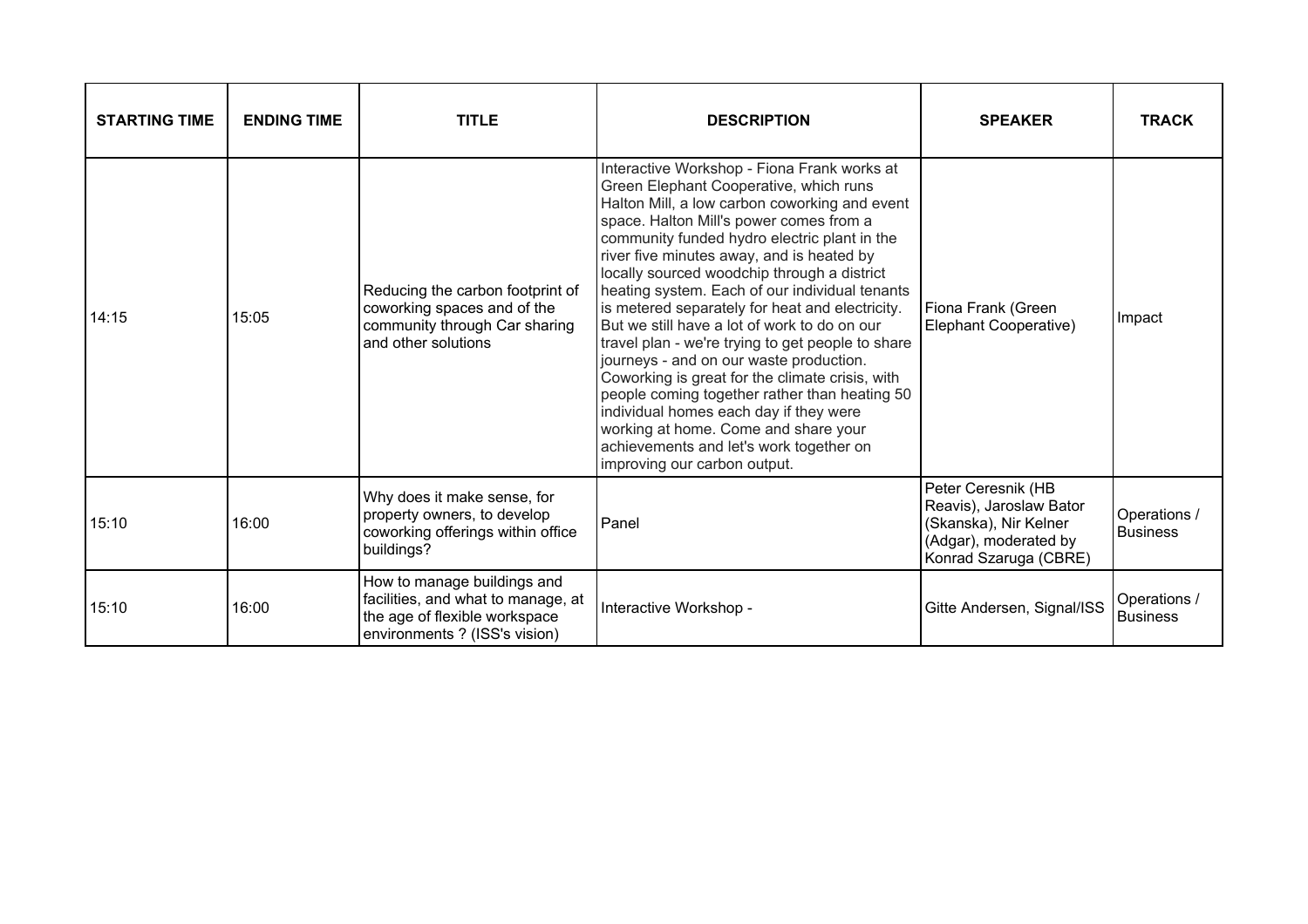| <b>STARTING TIME</b> | <b>ENDING TIME</b> | <b>TITLE</b>                                                                                                                            | <b>DESCRIPTION</b>                                                                                                                                                                                                                                                                                                                                                                                                                                                                                                                                                                                                 | <b>SPEAKER</b>                                                                                                                                                                                                                | <b>TRACK</b>                    |
|----------------------|--------------------|-----------------------------------------------------------------------------------------------------------------------------------------|--------------------------------------------------------------------------------------------------------------------------------------------------------------------------------------------------------------------------------------------------------------------------------------------------------------------------------------------------------------------------------------------------------------------------------------------------------------------------------------------------------------------------------------------------------------------------------------------------------------------|-------------------------------------------------------------------------------------------------------------------------------------------------------------------------------------------------------------------------------|---------------------------------|
| 15:10                | 16:00              | The role coworking can play to<br>boost local innovation dynamics<br>and international networking                                       | Interactive Workshop - How can coworking<br>have a direct impact in creating thousands of<br>jobs and a healthier economy? What effect<br>does proximity have on effective collaboration?<br>Join Melissa Ablett, Strategic Director of CIC<br>International, for an interactive workshop in<br>which Melissa will discuss research related to<br>these questions, but also share the strategy<br>and processes with which CIC (the Cambridge<br>Innovation Center) and its sister non-profit<br>organization, Venture Cafe, are building<br>effective international networks in a global<br>innovation community. | Melissa Ablett (Cambridge<br>Innovation Center)                                                                                                                                                                               | Impact                          |
| 15:10                | 16:00              | Is it possible to create a<br>sustainable coworking business in<br>rural areas?                                                         | Interactive Workshop - Coworking in suburb<br>and in the countryside are not like Coworking<br>in big Metro Cities. Workers profiles,<br>population density, mobility options are<br>different. How to build up a value proposition<br>for coworking in rural areas taking those<br>differences into account? Germany will be<br>represented as starting point, supported by the<br>academic research. Extrapolation to Europe.<br>Share experiences. Belgium, France, Italy, etc,<br>comparison, and what could be the solutions.                                                                                 | Simon Werther, Stuttgart<br>Media University (Stuttgart)                                                                                                                                                                      | Trends                          |
| 16:00                | 16:30              | Coffee break                                                                                                                            | Take a break!                                                                                                                                                                                                                                                                                                                                                                                                                                                                                                                                                                                                      |                                                                                                                                                                                                                               |                                 |
| 16:30                | 17:20              | Coworking and Sales - What<br>process, strategy and tools to put<br>in place to increase membership,<br>occupation rate and conversion? | What do coworking tenants and members<br>expect from a coworking space, nowadays?<br>How to deal with different profiles? What are<br>the sales channels to put in place? How to<br>coordinate it with the marketing efforts? What<br>is the cost/sale maximum in percentage of<br>revenue coworking shouldn't go beyond? What Larrieu-Hellestad (Blender<br>is the right mix between online and offline<br>sales? Those key questions will be addressed<br>during the panel.                                                                                                                                      | Nicolas T'kint (Rialto), John<br>Williams (Instant Group),<br>Mikolaj Niemczycki<br>(Cushman & Wakefield),<br>Jakob Dalhoff<br>(MatchOffice), Sabine<br>Collective), moderated by<br><b>Christine Andrews (Deco</b><br>Group) | Operations /<br><b>Business</b> |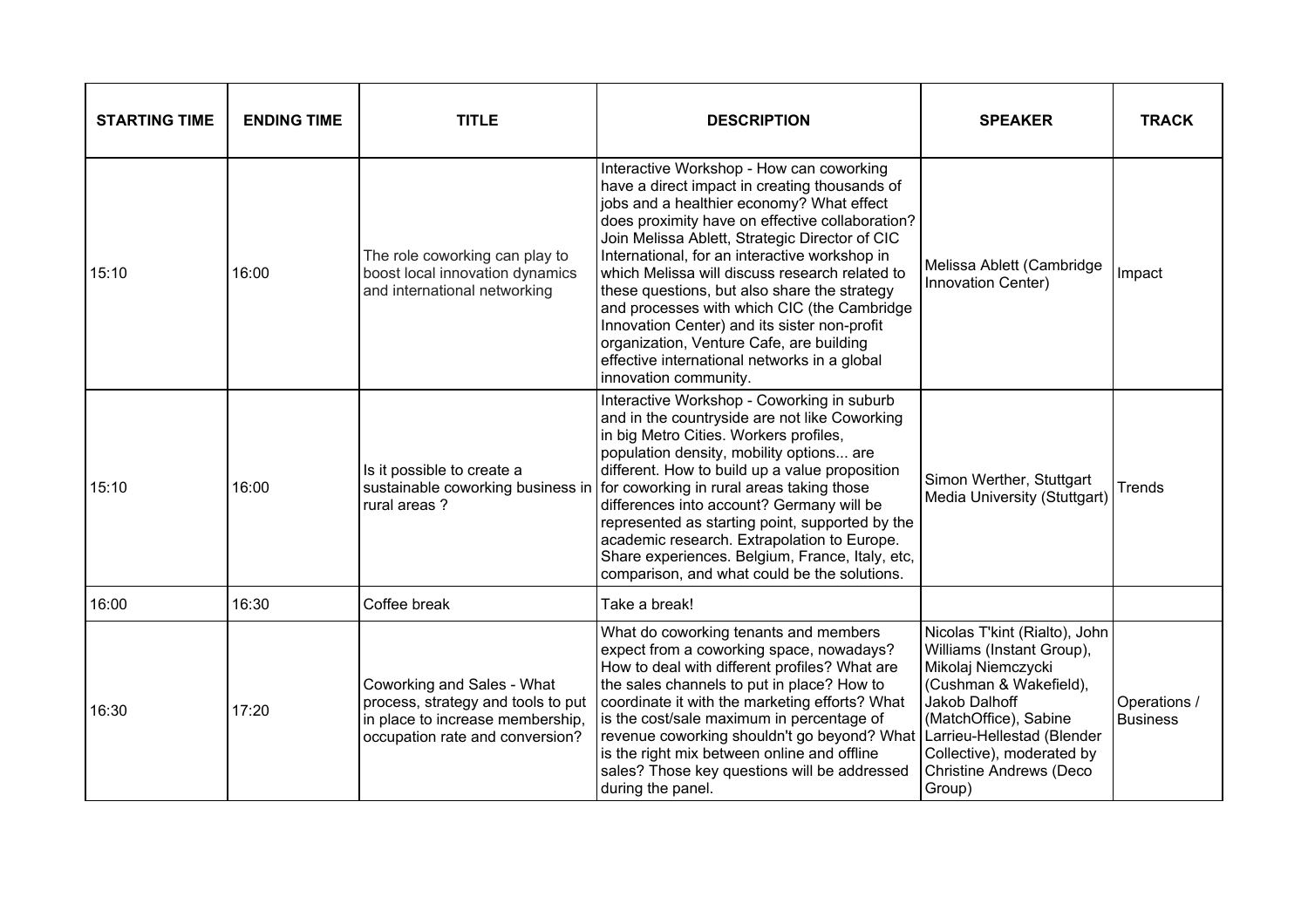| <b>STARTING TIME</b> | <b>ENDING TIME</b> | <b>TITLE</b>                                                                                                                            | <b>DESCRIPTION</b>                                                                                                                                                                                                                                                                                                                                                                              | <b>SPEAKER</b>                              | <b>TRACK</b>                      |
|----------------------|--------------------|-----------------------------------------------------------------------------------------------------------------------------------------|-------------------------------------------------------------------------------------------------------------------------------------------------------------------------------------------------------------------------------------------------------------------------------------------------------------------------------------------------------------------------------------------------|---------------------------------------------|-----------------------------------|
| 16:30                | 17:20              | The distributed-in-coworking<br>workforce model fixing the<br>employee commuting hell - How<br>to come over the companies<br>resistance | Interactive Workshop - Workero works with<br>companies in Belgium proposing them to use<br>it's network of coworking spaces implemented<br>within third parties building. What are the<br>conversations like and what are the key<br>elements to discuss with employer to remove<br>their fears of letting employees "satellite work"<br>in coworking spaces distributed around the<br>country? | Dirk Paelinck (Workero)                     | <b>Business and</b><br>Operations |
| 16:30                | 17:20              | <b>Elevate Coworking Experiences</b><br>with Sounds, Scents and Sights<br>of Nature                                                     | Interactive Workshop - Actionable ideas to<br>boost well-being, productivity and creativity.                                                                                                                                                                                                                                                                                                    | Philip Van Houtte (Ozadi)                   | Trends                            |
| 16:30                | 17:20              | An open reflection on coworking<br>revenue diversification                                                                              | Facilitated conversation and experience<br>sharing around ways making it possible for<br>coworking space to diversify revenue sources<br>(sponsoring, provision of trainings, local<br>content production, etc.).                                                                                                                                                                               | David O'Coiminn, Kasia<br>Wojnar            | Trends                            |
| 16:30                | 17:20              | General Assembly European<br><b>Business Centres Workplaces</b><br>Association (EWA)                                                    | The EWA is hosting it's GA at Coworkign<br>Europe. Open for those who want to know<br>more about it.                                                                                                                                                                                                                                                                                            |                                             |                                   |
| 17:00                | 20:00              | Coworking Tour / Free time                                                                                                              | Coworking Tour / Free time                                                                                                                                                                                                                                                                                                                                                                      |                                             |                                   |
| 20:00                | 23:00              | <b>Coworking Europe Opening Night</b><br>at Solutions.Rent                                                                              | Solutions. Rent welcomes you to their great<br>space in the heart of Warsaw with a welcome<br>drink and snack.<br>The Instant Group and essensys are inviting all<br>attendees for drinks during a long happy hour<br>to enjoy the evening.                                                                                                                                                     |                                             |                                   |
| <b>Nov 14</b>        | 16:00              | <b>DAY 2</b>                                                                                                                            |                                                                                                                                                                                                                                                                                                                                                                                                 |                                             |                                   |
| 08:45                | 12:00              | Registration + cloackroom                                                                                                               | The registration process starts                                                                                                                                                                                                                                                                                                                                                                 |                                             |                                   |
| 09:10                | 09:40              | Unconference starts                                                                                                                     | Unconference explanation                                                                                                                                                                                                                                                                                                                                                                        | Juliane Becker and Iris<br>Wolfer (Coconat) |                                   |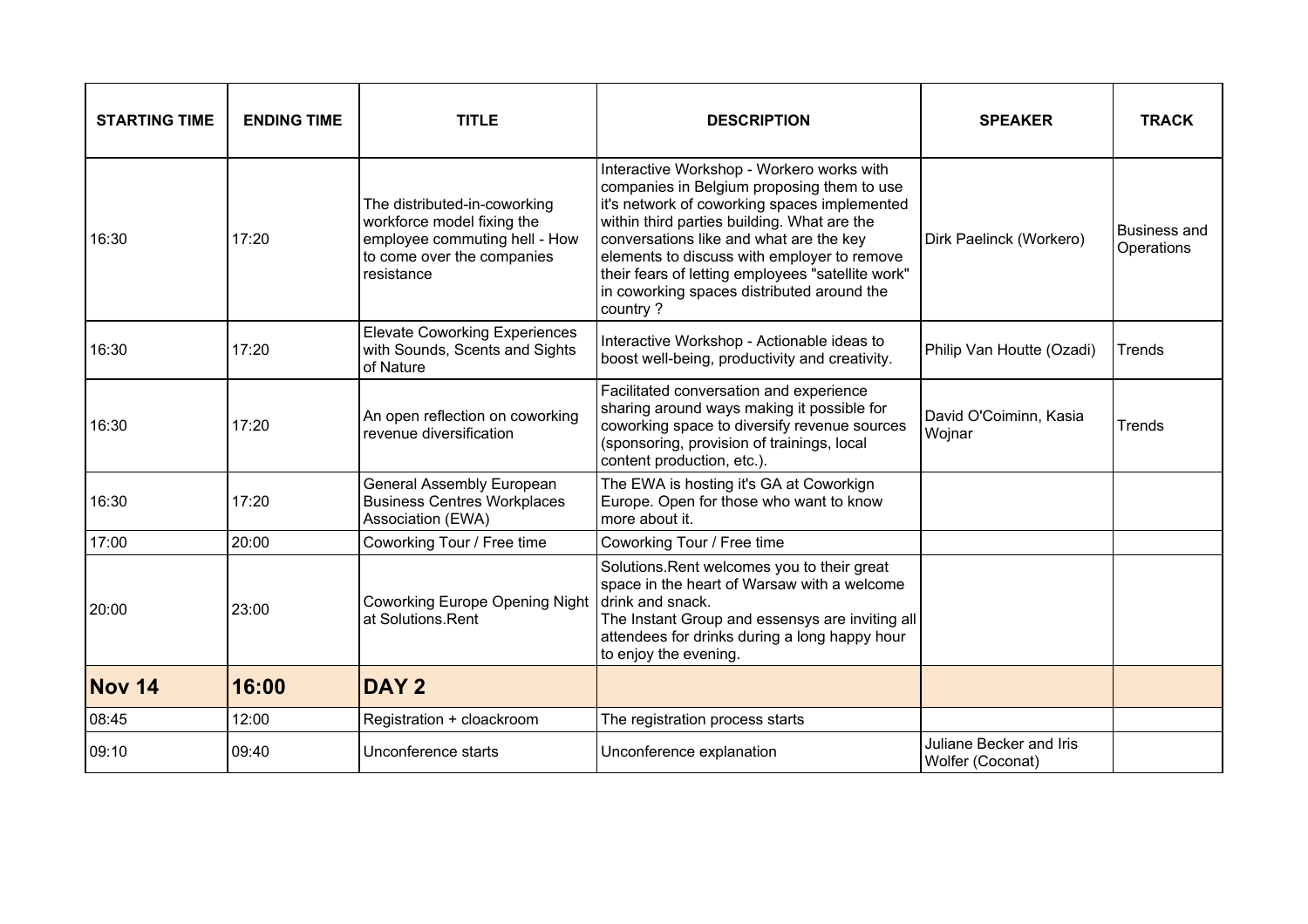| <b>STARTING TIME</b> | <b>ENDING TIME</b> | <b>TITLE</b>                                                                                                                | <b>DESCRIPTION</b>                                                                                                                                                                                                                                                                                                                                                                                                                                                                                                                                                                  | <b>SPEAKER</b>                                                                                                                                                                              | <b>TRACK</b>             |
|----------------------|--------------------|-----------------------------------------------------------------------------------------------------------------------------|-------------------------------------------------------------------------------------------------------------------------------------------------------------------------------------------------------------------------------------------------------------------------------------------------------------------------------------------------------------------------------------------------------------------------------------------------------------------------------------------------------------------------------------------------------------------------------------|---------------------------------------------------------------------------------------------------------------------------------------------------------------------------------------------|--------------------------|
| 09:50                | 10:40              | Are hospitality, conviviality and<br>community the same thing? - A<br>coworking perspective                                 | Community has been at the core of the<br>coworking value proposition and narrative for<br>almost a decade. With time, though, we see<br>that there are different ways to define what a<br>coworking community is. Stimulating personal<br>contacts, providing introductions, caring,<br>sustaining a good vibe within the space<br>those are elements also associated with<br>hospitality. Is hospitality the true value<br>proposition of coworking? Or does community<br>go deeper? Are both only two faces of the<br>same coin? Interesting debate between<br>coworking players. | Stéphane Bensimon<br>(Wojo), Piotr Boulange<br>(WeWork), Piotr Grabowski<br>(HubHub), Vandita Purohit<br>(The Daftar), Stéphanie<br>Brisson (TechSpace),<br>moderated by Liz Elam<br>(GCUC) | Trends                   |
| 09:50                | 10:40              | Key parameters to consider<br>before launching a space, from<br>community building to profitability<br>target (Session 1)   | Conversation dedicated to beginners who are<br>still in the phase of considering to open a<br>coworking space or not. What are the main<br>points to pay attention to. What are the<br>experienced mistakes and what can be<br>avoided. A similar session will take place on<br>Day 3 as well.                                                                                                                                                                                                                                                                                      | Vanessa Sans, HWL /<br>Betahaus Barcelona                                                                                                                                                   | Business /<br>Operations |
| 09:50                | 10:40              | Status Quo of Rural Coworking -<br>Special all day long World Café<br>on Coworking in small towns and<br>in the countryside | Which Coworking concepts do we need in rural<br>areas? This session focuses on best practices<br>of local and government funded partnerships,<br>funding strategies in general and the<br>challenges you might be facing in your rural<br>coworking space. Together we will collect<br>these in an interactive workshop format as a<br>base for the following sessions.                                                                                                                                                                                                             | Facilitated by Johanna<br>Voll, Christian Cordes,<br>Tobias Kremkau (German<br>Coworking Federation)                                                                                        | Trends                   |
| 09:50                | 10:40              | Unconference - Mapping Your<br>Impact                                                                                       | How to you understand and communicate the<br>impact your coworking business is having?<br>How do you / your team know you're all<br>working to the same vision? Let's look at the<br>Coworking Canvas to understand your inputs,<br>outputs, outcomes and impact.                                                                                                                                                                                                                                                                                                                   | Samantha Hulls<br>- The Melting Pot - Head<br>of Collaboration                                                                                                                              | Unconference             |
| 09:50                | 10:40              | Unconference - Your personal<br><b>Digital Nomad Mapping</b>                                                                | What's your Nomadic Profile? Discover your<br>personal Type, design your life strategy.                                                                                                                                                                                                                                                                                                                                                                                                                                                                                             | <b>Thomas Wickart</b><br>- wickart.digital / DNA                                                                                                                                            | Unconference             |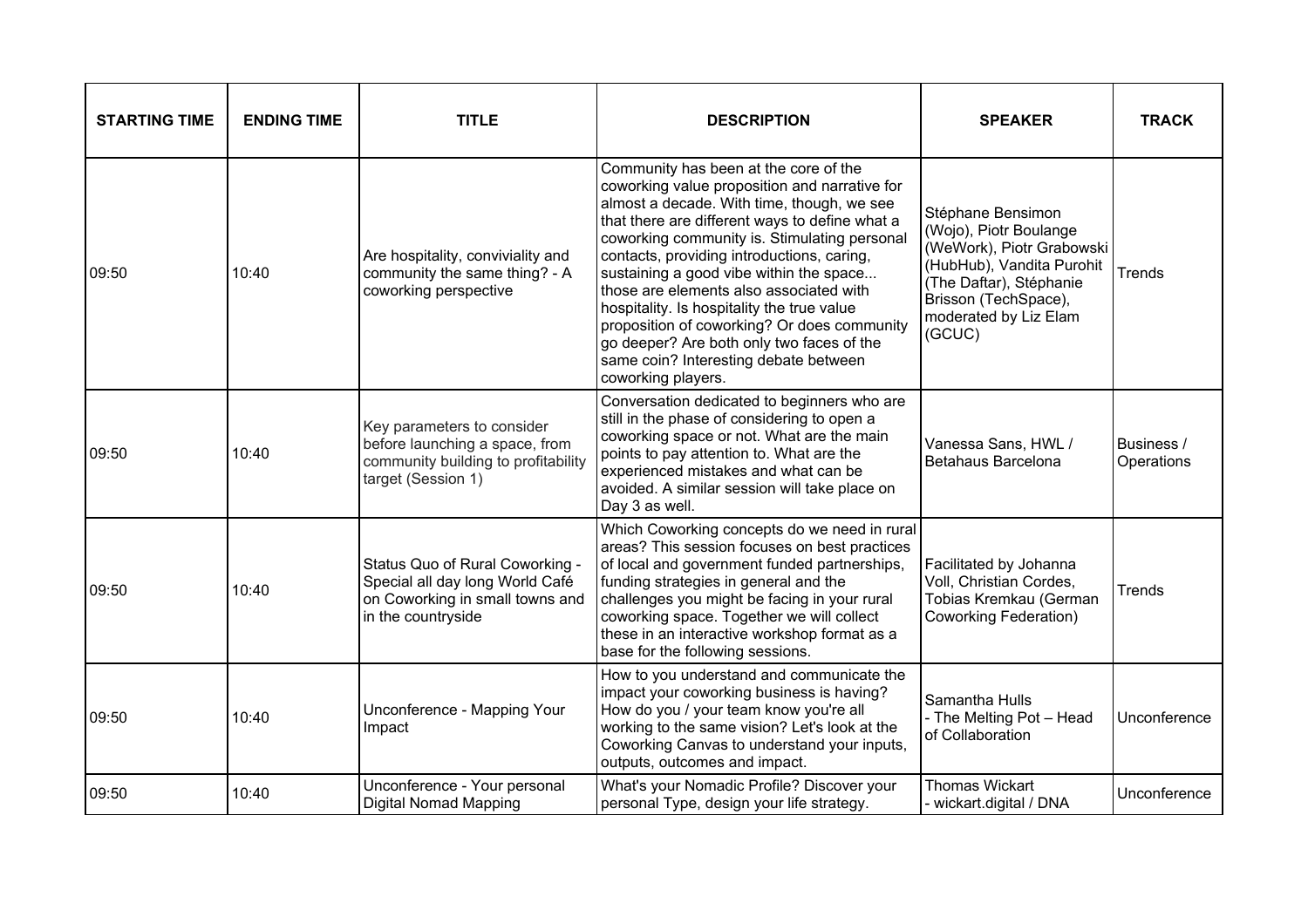| <b>STARTING TIME</b> | <b>ENDING TIME</b> | <b>TITLE</b>                                                     | <b>DESCRIPTION</b>                                                                                                                                                                                                                                                                                                                                                                                                                                                                                                                                                                                                                                             | <b>SPEAKER</b>                                                                                                                                                       | <b>TRACK</b> |
|----------------------|--------------------|------------------------------------------------------------------|----------------------------------------------------------------------------------------------------------------------------------------------------------------------------------------------------------------------------------------------------------------------------------------------------------------------------------------------------------------------------------------------------------------------------------------------------------------------------------------------------------------------------------------------------------------------------------------------------------------------------------------------------------------|----------------------------------------------------------------------------------------------------------------------------------------------------------------------|--------------|
| 09:50                | 10:40              | Unconference - Coworking<br>beyond barriers                      | Concept of unique coworking space that has<br>been developed over 1 year. Innovative<br>architecture and consulting studio experienced<br>in office design and work environment studies<br>together with (and as a gift for - pro bono) one<br>of the biggest NGO foundation oriented on<br>disabled people in Poland. It will appear in<br>Warsaw in 2020, but there is still lot of<br>unexplored areas that could be added to the<br>final project. We are looking for partners and<br>companies interested in making change in<br>world we live in. They could join by contributing<br>their vision, values and / or services into this<br>unique concept. | Kaya Abdank<br>- Hub Hub Community<br>Manager                                                                                                                        | Unconference |
| 09:50                | 10:40              | Unconference - The value of a<br>building a coworking brand      | Challenging the idea you need a strong brand                                                                                                                                                                                                                                                                                                                                                                                                                                                                                                                                                                                                                   | Nicolas Kint<br>- Rialto, Founder                                                                                                                                    | Unconference |
| 10:45                | 11:35              | Can the right branding make 50%<br>or more of coworking success? | Panel - The idea of the panel is to figure out<br>the importance of branding for a coworking<br>space or network : Why branding? What is the<br>evolution? What does coworking brand<br>encompasses in terms of value, focus ? How<br>about promotion? (are different channels<br>needed for different brand poisitonning)<br>Does coworking brand overlaps exist today<br>(focus on startup, creative businesses, etc.)?<br>Is international branding better than<br>local/boutique one? Lots of very good insights<br>and thoughts on the importance of branding in<br>2020 coworking world.                                                                 | Uri Bar-Joseph<br>(Mindspace), Benjamin<br>Nick (Unicorn), Bartosz<br>Chmiel (HubHub), ,<br>Konrad Szaruga (CBRE),<br>moderated by Christine<br>Andrews (Deco Group) | Trends       |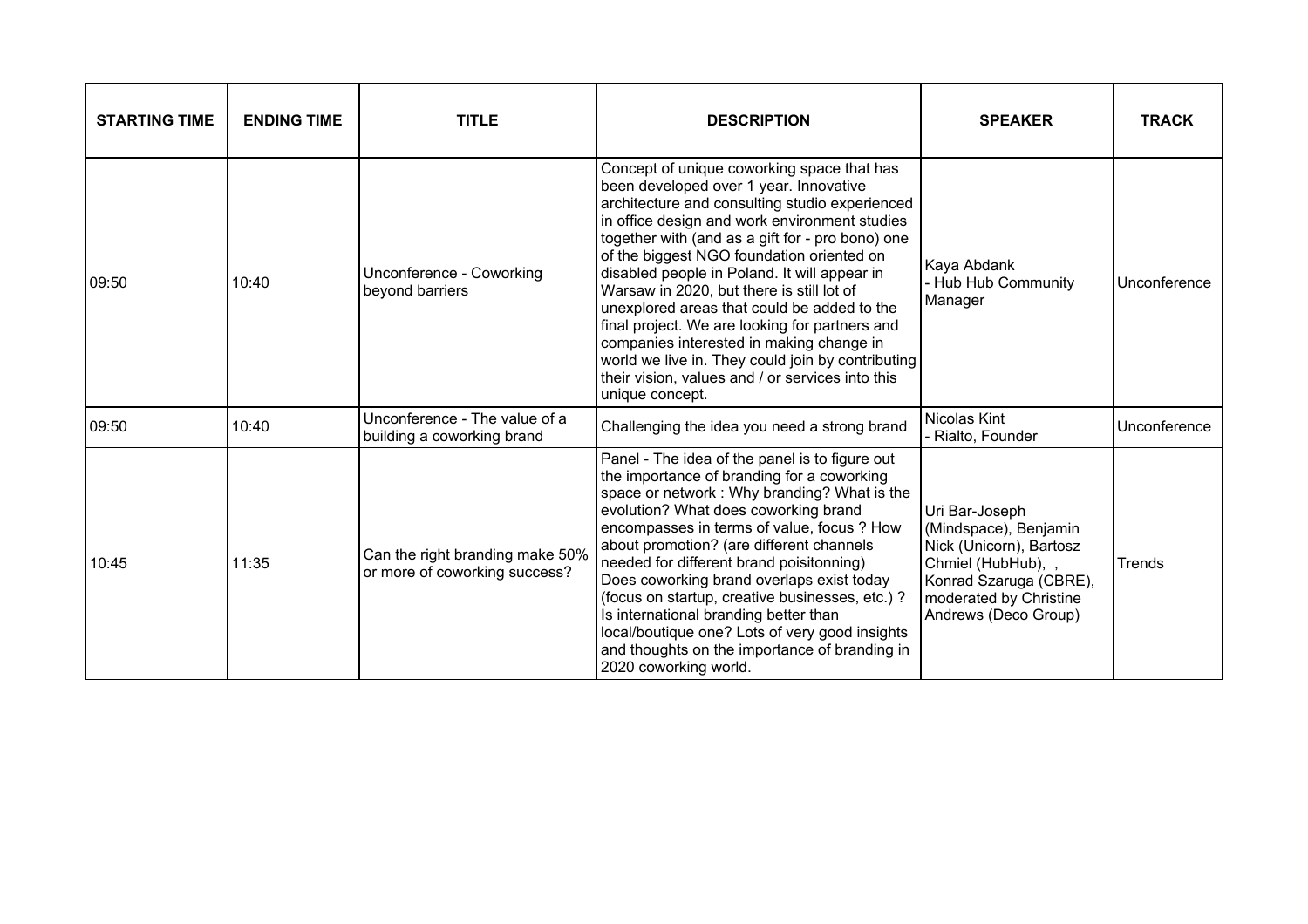| <b>STARTING TIME</b> | <b>ENDING TIME</b> | <b>TITLE</b>                                                                                                                                                | <b>DESCRIPTION</b>                                                                                                                                                                                                                                                                                                                                                                                                                                                                                                                                                                                                  | <b>SPEAKER</b>                                                                                              | <b>TRACK</b>             |
|----------------------|--------------------|-------------------------------------------------------------------------------------------------------------------------------------------------------------|---------------------------------------------------------------------------------------------------------------------------------------------------------------------------------------------------------------------------------------------------------------------------------------------------------------------------------------------------------------------------------------------------------------------------------------------------------------------------------------------------------------------------------------------------------------------------------------------------------------------|-------------------------------------------------------------------------------------------------------------|--------------------------|
| 10:45                | 11:35              | How can coworking operator<br>structure a real estate purchase                                                                                              | Workshop - This workshop will explore the<br>risks and benefits of building ownership for<br>coworking operators, and also the risks and<br>benefits for landlords in operating a coworking<br>space. We will walk through sample structures<br>a coworking operator can use to purchase a<br>building, how to analyze a potential purchase,<br>and pitfalls to avoid when jumping into building<br>ownership. We will also discuss alternative<br>structures to ownership or leasing, such as a<br>joint venture between a building owner and<br>coworking operator, and a fee-for-service<br>management agreement | Josh Fine (Focus Property<br>Group)                                                                         | Business /<br>Operations |
| 10:45                | 11:35              | What are key points to success<br>for rural coworking spaces? -<br>Special all day long World Café<br>on Coworking in small towns and<br>in the countryside | The conversation will focus on the following<br>questions: What are the basic needs to open a<br>rural space in terms of infrastructure and<br>mobility? How do we attract (more) people<br>(target group)? Which value proposition is<br>effective? What are good formats that work<br>well? The interactive workshop is aimed at<br>operators of rural coworking spaces.                                                                                                                                                                                                                                          | Facilitated by Johanna<br>Voll, Christian Cordes,<br>Tobias Kremkau (German<br><b>Coworking Federation)</b> | Trends                   |
| 10:45                | 11:35              | Unconference - (Free) Tools for<br><b>Coworking Spaces</b>                                                                                                  | What tools do people use to run their<br>coworking space operations? I will share my<br>experience with marketing, billing, room<br>reservation, wifi and smart locks and provide<br>some infromation why we choose these tools<br>for Coworking Bansko. Looking forward to hear<br>from others space operators what tools they<br>use and their experiences. This is a session for<br>technology users, please no pitches from<br>technology providers.                                                                                                                                                            | Matthias Zeitler<br>- Founder, Coworking<br>Bansko                                                          | Unconference             |
| 10:45                | 11:35              | Unconference - Building alliances<br>networks and partnerships for<br>growth                                                                                | Should coworking spaces "join forces" to<br>attack common problems, to create scale, to<br>grow via partnerships?                                                                                                                                                                                                                                                                                                                                                                                                                                                                                                   | Serkan Kurtulus<br>Cowork7/24, CEO                                                                          | Unconference             |
| 10:45                | 11:35              | Unconference - Global Event<br>Formats                                                                                                                      | Let's exchange on event formats that are<br>already proven and ready to adopt (or license)<br>for your coworking space communities                                                                                                                                                                                                                                                                                                                                                                                                                                                                                  | Claudius Krucker<br>- Founder and Host,<br>CreativeSpace                                                    | Unconference             |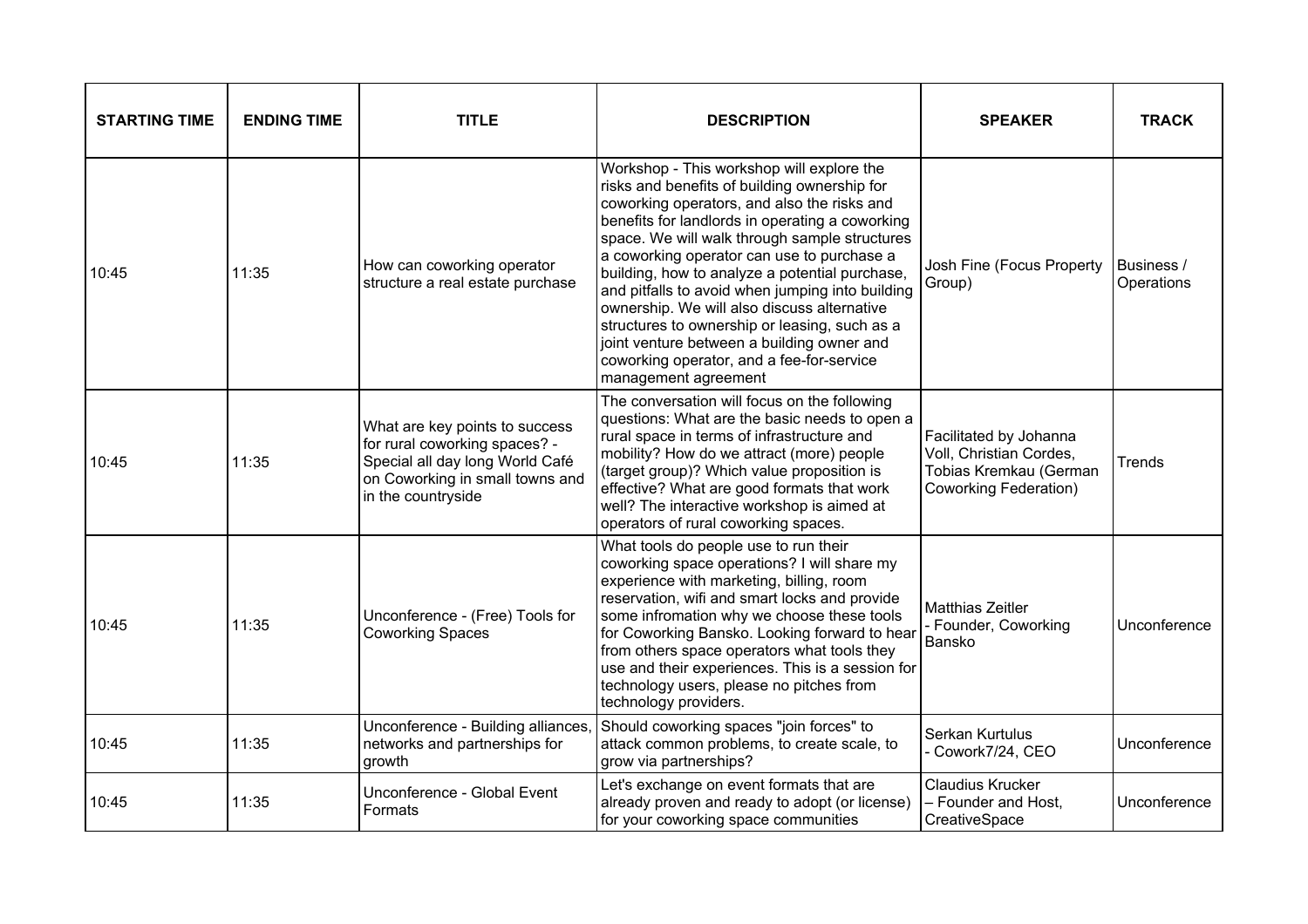| <b>STARTING TIME</b> | <b>ENDING TIME</b> | <b>TITLE</b>                                                             | <b>DESCRIPTION</b>                                                                                                                                                                                                                                                                                                                                                                                                                                                                                                                                                                                                                                                                                                                                                                                                                                                                                                                                                                                                                                                                                                                                                            | <b>SPEAKER</b>                                                                                                                                                                                       | <b>TRACK</b> |
|----------------------|--------------------|--------------------------------------------------------------------------|-------------------------------------------------------------------------------------------------------------------------------------------------------------------------------------------------------------------------------------------------------------------------------------------------------------------------------------------------------------------------------------------------------------------------------------------------------------------------------------------------------------------------------------------------------------------------------------------------------------------------------------------------------------------------------------------------------------------------------------------------------------------------------------------------------------------------------------------------------------------------------------------------------------------------------------------------------------------------------------------------------------------------------------------------------------------------------------------------------------------------------------------------------------------------------|------------------------------------------------------------------------------------------------------------------------------------------------------------------------------------------------------|--------------|
| 10:45                | 11:35              | Unconference - QC for smaller<br>spaces wishing for corporate<br>clients | If the smaller coworking spaces wish to attract<br>corporate occupiers and more financially<br>secure tenants, the hurdle to achieving this is<br>basically poor technical standards, service<br>levels and security both technology and<br>building management.                                                                                                                                                                                                                                                                                                                                                                                                                                                                                                                                                                                                                                                                                                                                                                                                                                                                                                              | <b>Patrick Murdoch</b><br>- The Hub Newry,<br>Co-Owner & Co-Founder                                                                                                                                  | Unconference |
| 11:35                | 12:10              | Coffee break                                                             | Take a break!                                                                                                                                                                                                                                                                                                                                                                                                                                                                                                                                                                                                                                                                                                                                                                                                                                                                                                                                                                                                                                                                                                                                                                 |                                                                                                                                                                                                      |              |
| 12:10                | 13:00              | How coworking increases real<br>estate and property value?               | Panel - This panel will address key questions<br>regarding the impact coworking can have on<br>building valuation, from the perspective of<br>landlords. The panel will address fields such<br>as : does coworking increase or decrease<br>value? What is the optimal percentage take-up<br>of space by an operator in a building - can a<br>building entirely operated by a coworking<br>operator (sole tenant) be a feasible investment Nicklas Lindberg (Echo<br>product? Does having coworking in the<br>building help to market traditional space to<br>tenants as they grow or is it starting to<br>compete for the same clients and their<br>requirements?<br>About deal structure, will straight long term<br>leases with market level rents continue to be<br>the dominant business model of operators on<br>the space acquisition side or are we heading<br>toward revenue/profit sharing, management<br>fee structures and franchising models with<br>landlords? Should landlords, funds and banks<br>look at the type of end customer (i.e. user /<br>member) of coworking operators? Is it<br>important for evaluating the operator's<br>capability to pay rent? | Investment), Marcin<br>Juszczyk (Capital Park),<br>Mariusz Frackiewicz<br>(Avestus Real Estate)<br>Magdalena Kowalewska<br>(Immofinanz), moderated<br>by Mikolaj Niemczycki<br>(Cushman & Wakefield) | Trends       |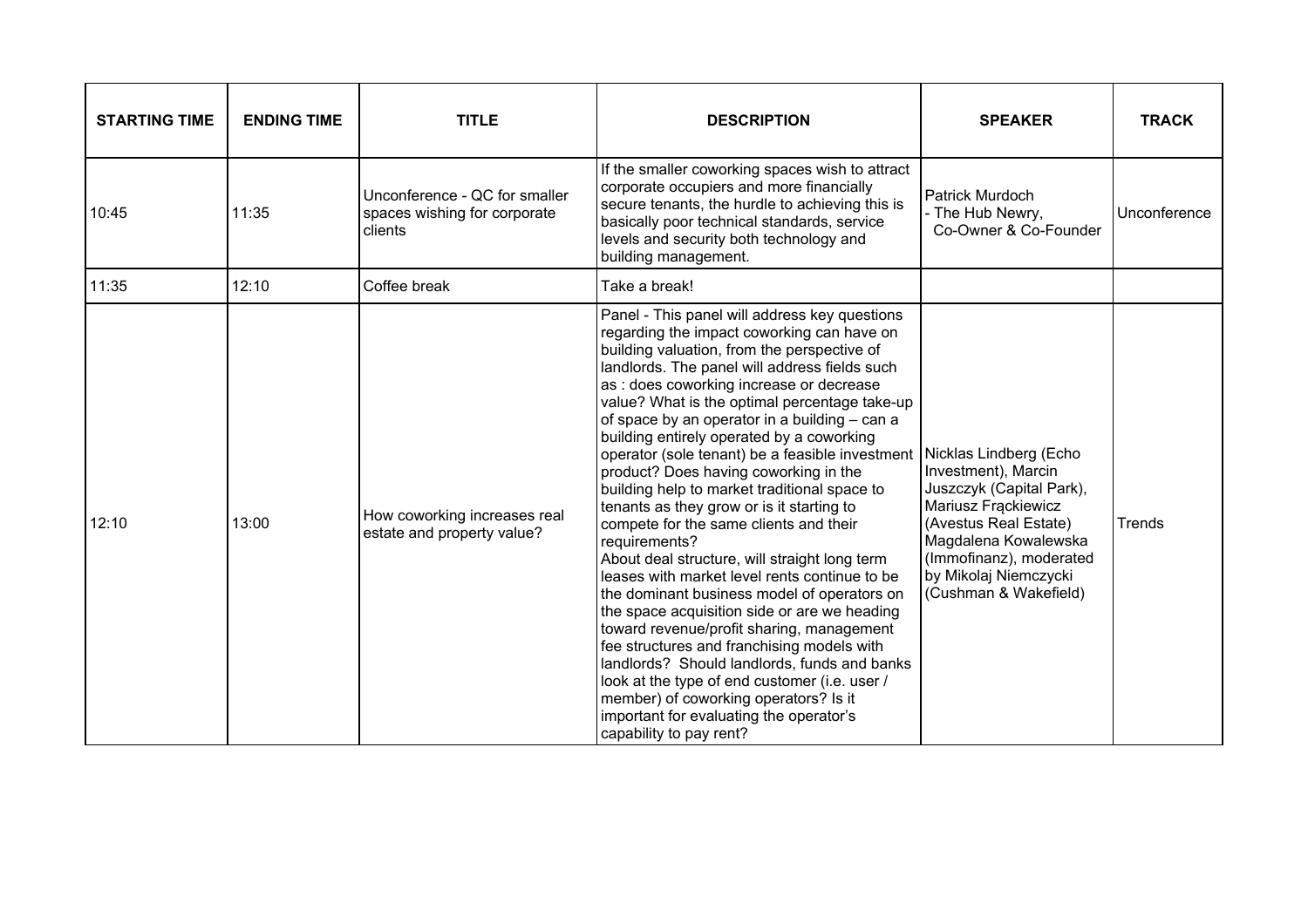| <b>STARTING TIME</b> | <b>ENDING TIME</b> | <b>TITLE</b>                                                                                                                                          | <b>DESCRIPTION</b>                                                                                                                                                                                                                                                                                                                                                                                                                                                                                                       | <b>SPEAKER</b>                                                                                       | <b>TRACK</b>                   |
|----------------------|--------------------|-------------------------------------------------------------------------------------------------------------------------------------------------------|--------------------------------------------------------------------------------------------------------------------------------------------------------------------------------------------------------------------------------------------------------------------------------------------------------------------------------------------------------------------------------------------------------------------------------------------------------------------------------------------------------------------------|------------------------------------------------------------------------------------------------------|--------------------------------|
| 12:10                | 13:00              | What is the successful strategy<br>an independent coworking<br>operator can have to level the<br>playing field with the big<br>international players? | Barcelona based Aticco grew from 1.000m2 to<br>25.000m2 (6 buildings), within 30 months,<br>despite facing a fierce competition from some<br>of the biggest coworking brands operating in<br>the world. Today, Aticco continues its<br>expansion, without VC money. Hear about the<br>vision and the key success factors.                                                                                                                                                                                                | Franz Palleres (Aticco)                                                                              | <b>Business</b><br>/Operations |
| 12:10                | 13:00              | Funding and Sustainability of rural<br>coworking - Special all day long<br>World Café on Coworking in small<br>towns and in the countryside           | The goal of this workshop is to discuss funding<br>opportunities and sustainable concepts for the<br>long term existence of a rural coworking space<br>(after the initial funding phase). What are<br>funding criteria and what does "rural" actually<br>mean? How can we develop sustainable<br>concepts that are self-sufficient?                                                                                                                                                                                      | Facilitated by Johanna<br>Voll, Christian Cordes,<br>Tobias Kremkau (German<br>Coworking Federation) | <b>Business</b><br>/Operations |
| 12:10                | 13:00              | Unconference - Potential Online<br>community of nomadic coworkers                                                                                     | e-residency of Estonia introduced global ID.<br>Can coworker be powered?                                                                                                                                                                                                                                                                                                                                                                                                                                                 | Takayuki Hagihara<br>- Principal - Ubiquitous<br>Lifestyle Laboratory                                | Unconference                   |
| 12:10                | 13:00              | Unconference - Digital Marketing<br>for Coworking Spaces                                                                                              | Coworking spaces need to use various digital<br>marketing techniques to get leads. In this<br>session we will share and discuss the digital<br>marketing experience and vision of andcards<br>team (accumulated 16+ years in Ahrefs,<br>Template Monster) with other coworking<br>businesses.                                                                                                                                                                                                                            | Igor Dzhebyan<br>- andcards CEO                                                                      | Unconference                   |
| 12:10                | 13:00              | Unconference - Uplift Competition                                                                                                                     | We have for the second year in a row,<br>organised a business idea competition. This is<br>done together with our current customers. In a<br>nutshell, we offer anyone the opportunity to<br>apply with a company or a business idea. The<br>finalists get to pitch in front of a live audience<br>and the jury. The winners get awarded with a<br>one year membership and services worth<br>30.000€. This is a great way to encourage<br>entrepreneurship and to get positive marketing<br>as well as networking going. | Petter Larsen<br>Cospace Finland, CEO                                                                | Unconference                   |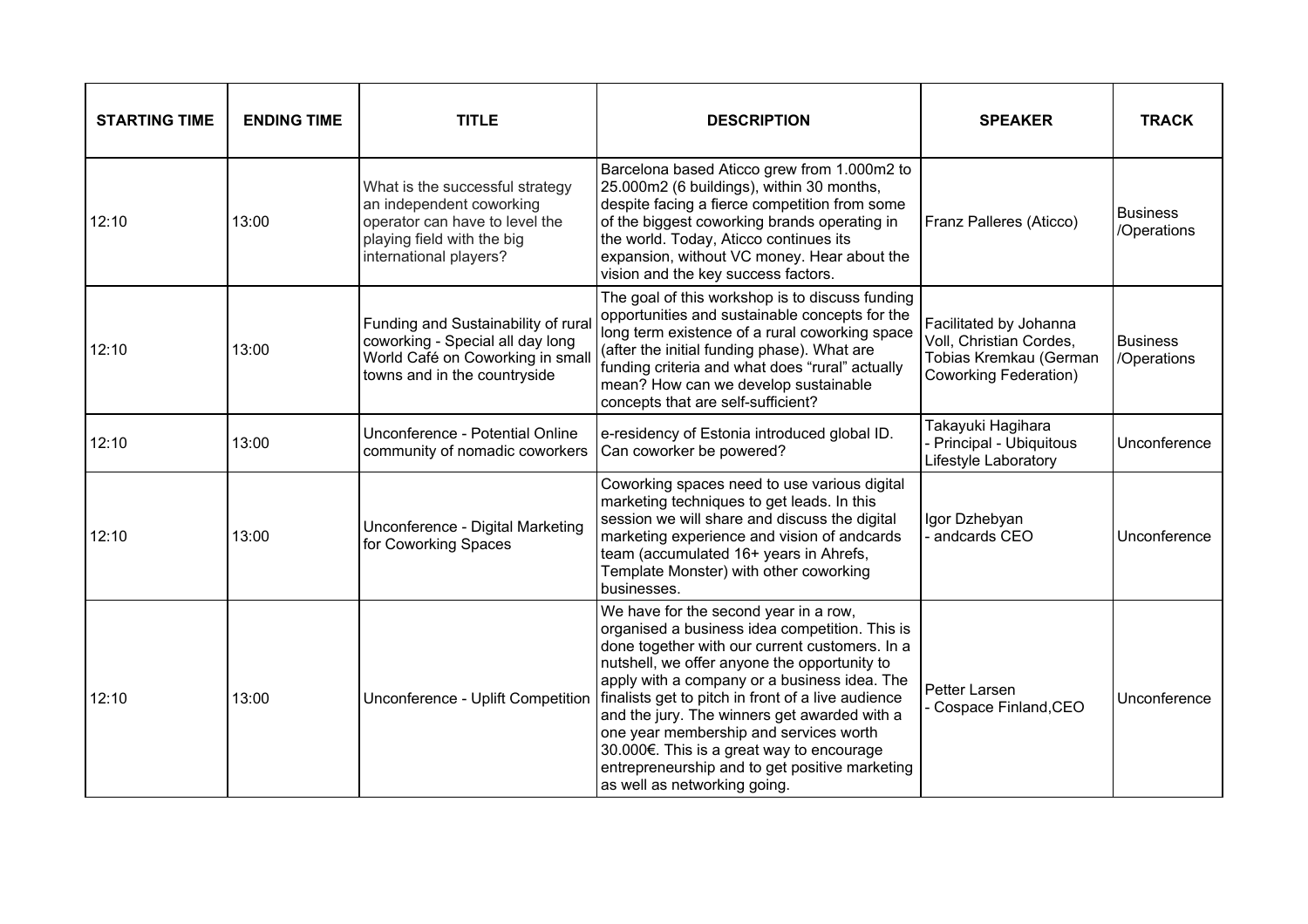| <b>STARTING TIME</b> | <b>ENDING TIME</b> | <b>TITLE</b>                                            | <b>DESCRIPTION</b>                                                                                                                                                                                                                                                                                                                                                                                                                                                                                                                                                                                                                                                                                                                                                                                                                                                                                                                                                                                                                                                                                                                                                                                                                                                                                                                                                                                                                                                        | <b>SPEAKER</b>                            | <b>TRACK</b> |
|----------------------|--------------------|---------------------------------------------------------|---------------------------------------------------------------------------------------------------------------------------------------------------------------------------------------------------------------------------------------------------------------------------------------------------------------------------------------------------------------------------------------------------------------------------------------------------------------------------------------------------------------------------------------------------------------------------------------------------------------------------------------------------------------------------------------------------------------------------------------------------------------------------------------------------------------------------------------------------------------------------------------------------------------------------------------------------------------------------------------------------------------------------------------------------------------------------------------------------------------------------------------------------------------------------------------------------------------------------------------------------------------------------------------------------------------------------------------------------------------------------------------------------------------------------------------------------------------------------|-------------------------------------------|--------------|
| 12:10                | 13:00              | Unconference - Tools for running<br>a co-working spaces | Coworking spaces are primarily positioned as<br>"pay as you go model" similar to other sharing<br>economy businesses such as Uber, Airbnb etc<br>where the users pay only for usage and not for<br>owning, however the whole leasing out office<br>spaces in a coworking space is still done in a<br>traditional sense where there are separate<br>teams for Sales, for community management<br>and for running the operations with very<br>minimal overlap.<br>This incidentally is also reflected in the tools<br>used to run a space, CRM for managing sales,<br>Co-working management software for<br>managing the community and separate<br>ticketing system for requests and tasks.<br>The end user remains the same, but based on<br>the process, they are onboarded on separate<br>tool and there is no single place where all the<br>interactions and activities pertaining to<br>customer are captured, plus co-working<br>spaces of a decent size end up spending<br>significant amounts of money on licenses for<br>CRM, Co-Working management tools and for<br>Ticketing system.<br>Would love to hear the participants express<br>their wish for how their vision of a unified tool<br>will look like? Do they feel they are missing out<br>on insights and analytics from the community<br>team which can help the sales team upsell<br>bigger office space to growing company within<br>a co-working space than constantly looking to<br>add new members? | Sushant Chavan<br>- Ampolon Ventures, EiR | Unconference |
| 13:00                | 14:15              | Lunch break                                             | Eat something!                                                                                                                                                                                                                                                                                                                                                                                                                                                                                                                                                                                                                                                                                                                                                                                                                                                                                                                                                                                                                                                                                                                                                                                                                                                                                                                                                                                                                                                            |                                           |              |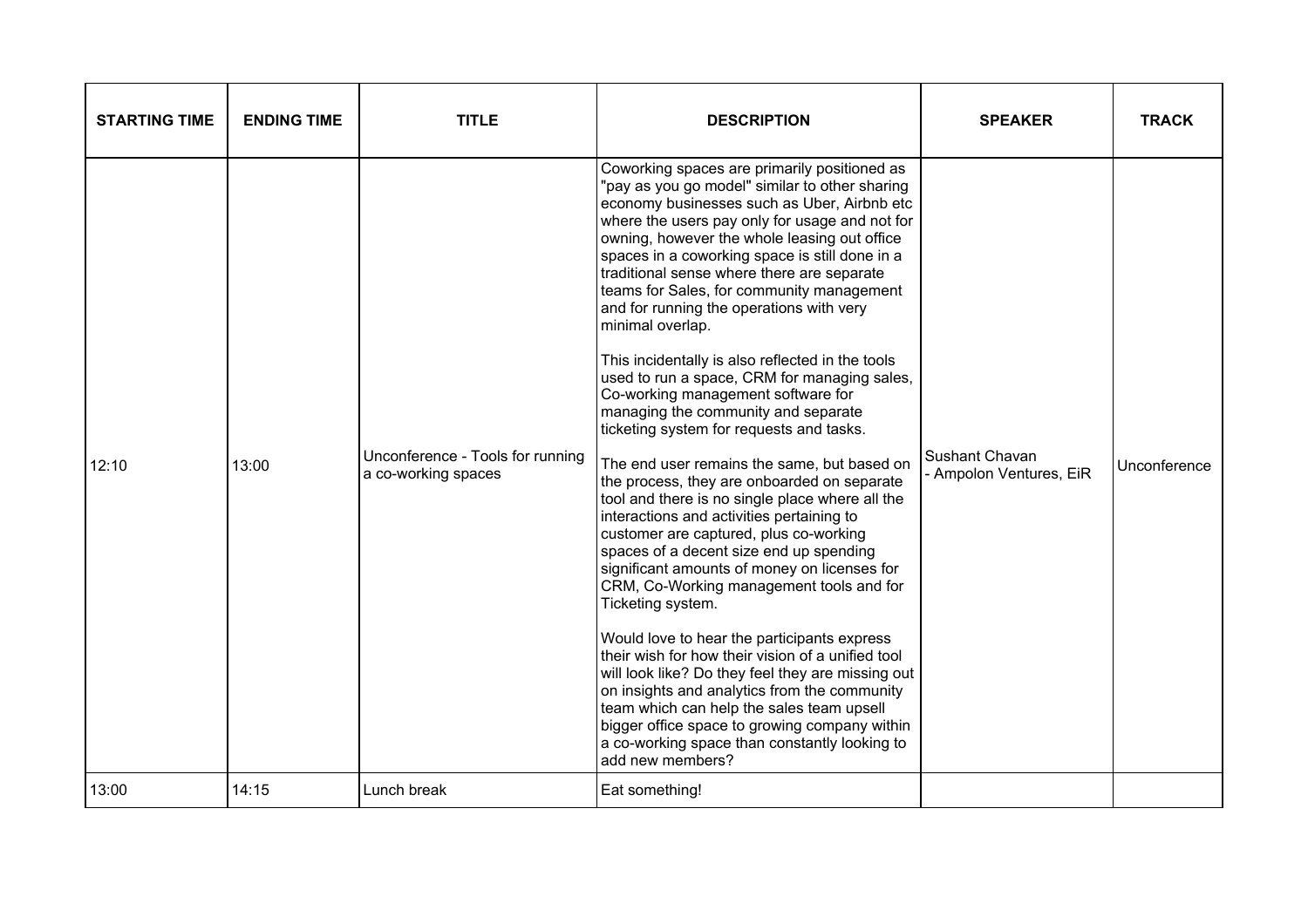| <b>STARTING TIME</b> | <b>ENDING TIME</b> | <b>TITLE</b>                                                                                             | <b>DESCRIPTION</b>                                                                                                                                                                                                                                                                                                                                                                                                                                                                                                                                                                                                                                                           | <b>SPEAKER</b>                                                                                                                                                                                          | <b>TRACK</b>            |
|----------------------|--------------------|----------------------------------------------------------------------------------------------------------|------------------------------------------------------------------------------------------------------------------------------------------------------------------------------------------------------------------------------------------------------------------------------------------------------------------------------------------------------------------------------------------------------------------------------------------------------------------------------------------------------------------------------------------------------------------------------------------------------------------------------------------------------------------------------|---------------------------------------------------------------------------------------------------------------------------------------------------------------------------------------------------------|-------------------------|
| 14:15                | 15:05              | "My city is no Startup Hotspot" -<br>How different has my Coworking<br>value proposition to be?          | Panel - Europe's big Metro's and dynamic<br>digital friendly ecosystems have coworking<br>spaces everywhere. In more less<br>internationally connected and more<br>conservative areas, figures show that the pace<br>of coworking openings is slower. The<br>conversation will be led to hear from the<br>experienced coworking operators how spaces<br>can adapt their message and proposition to fit<br>with the specificities of those environments<br>where the startup mindset is less developed.                                                                                                                                                                       | <b>Wolf-Nicolas Henkels</b><br>(Codeks), Claire Carpenter<br>(TheMeltingPot), Miroslav<br>Mijatov (SmartOffice), Alex<br>Ahom (Shhared),<br>moderated by Jean-Yves<br>Huwart (SocialWorkplaces.<br>com) | Impact                  |
| 14:15                | 15:05              | How to recruit the right team to<br>operate a coworking space?                                           | Interactive Workshop - Ashley Proctor is one of<br>the most well known coworking veteran in<br>Canada. Her years long experience with<br>recruiting coworking teams in Toronto and<br>Vancouver gave her a specific ability to hire<br>the most accute personnalities and put<br>together the right skills and shape up the most Ashley Proctor (Creative<br>dedicated coworking management team. What   Blueprint)<br>are the right questions to ask ourselves when<br>building up the recruitment strategy? What are<br>the important points to pay attention to?<br>Human and social skills, experience with<br>operations and markteting : where to find the<br>balance? |                                                                                                                                                                                                         | Business/Oper<br>ations |
| 14:15                | 15:05              | Open topic - Special all day long<br>World Café on Coworking in<br>small towns and in the<br>countryside | The session will include a session that is<br>proposed during the unconference and<br>focuses on rural coworking.                                                                                                                                                                                                                                                                                                                                                                                                                                                                                                                                                            | Facilitated by Johanna<br>Voll, Christian Cordes,<br>Tobias Kremkau (German<br><b>Coworking Federation)</b>                                                                                             | Trends                  |
| 14:15                | 15:05              | Unconference - How to target<br>users and get them signed up as<br>customers                             | Word of mouth.<br>How best to spread it.                                                                                                                                                                                                                                                                                                                                                                                                                                                                                                                                                                                                                                     | Huw Otoole<br>- HUB13 Co working Hub.<br>Director                                                                                                                                                       | Unconference            |
| 14:15                | 15:05              | Unconference - Decentralized<br>Coworking for corporate<br>commuters                                     | I want to engage into experience exchange on<br>decentralized coworking outside of<br>metropolises and how to engage especially<br>commuting employees into coworking<br>communities.                                                                                                                                                                                                                                                                                                                                                                                                                                                                                        | Gregory von Abendroth<br>- 1000 Satellites<br>Coworking                                                                                                                                                 | Unconference            |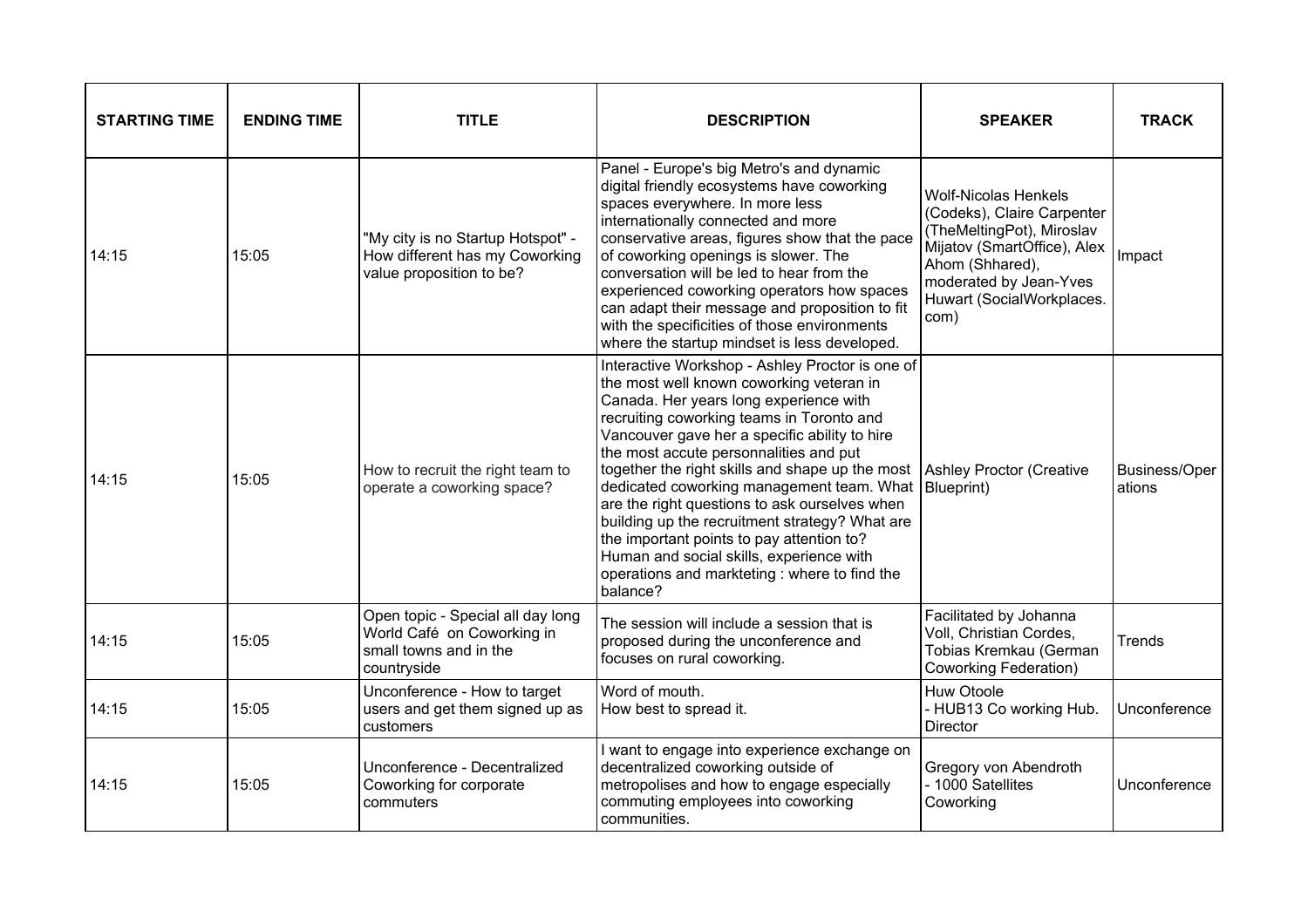| <b>STARTING TIME</b> | <b>ENDING TIME</b> | <b>TITLE</b>                                                                                           | <b>DESCRIPTION</b>                                                                                                                                                                                                                                                                                                                                                                                                                                                                                                                                                | <b>SPEAKER</b>                                                                                                                                                                                            | <b>TRACK</b>             |
|----------------------|--------------------|--------------------------------------------------------------------------------------------------------|-------------------------------------------------------------------------------------------------------------------------------------------------------------------------------------------------------------------------------------------------------------------------------------------------------------------------------------------------------------------------------------------------------------------------------------------------------------------------------------------------------------------------------------------------------------------|-----------------------------------------------------------------------------------------------------------------------------------------------------------------------------------------------------------|--------------------------|
| 14:15                | 15:05              | Unconference - Custom and<br>private spaces: how to deal?                                              | How to adapt spaces to the particularities of<br>each organization                                                                                                                                                                                                                                                                                                                                                                                                                                                                                                | <b>Des Dorides</b><br>- Arthur Loyd                                                                                                                                                                       | Unconference             |
| 14:15                | 15:05              | Unconference - Sublease: A<br>solution for rising commercial<br>rents?                                 | In many large cities commercial rents are<br>rising rapidly, in Berlin by 50% in the last 5<br>years. With high occupancy rates, it is<br>becoming increasingly difficult, especially for<br>small start-ups and NGOs, to find suitable and<br>affordable office space. On the other hand,<br>however, there are many companies that have<br>too much office space and are perhaps willing<br>to give this space to subtenants. In Berlin, Kiez<br>Buero Coworking has started two such<br>projects. Are there any other experiences or<br>ideas on this subject? | Björn Budack<br>Kiez Buero Coworking,<br>Founder + CEO                                                                                                                                                    | Unconference             |
| 15:10                | 16:00              | Taxonomy of spaces?                                                                                    | Panel - With the hybridation of coworking,<br>come a lot of different approaches and<br>experiences. Shouldn't the vocabulary move to<br>fit better with the reality of coworking in 2019?                                                                                                                                                                                                                                                                                                                                                                        | Viktoria Peppler, Marta<br>Moksa (O4), Marko Orel<br>(Prague University of<br>Economics), moderated by<br>Caroline Van Keymeulen<br>de Oliveira                                                           | Trends                   |
| 15:10                | 16:00              | The cooperative (co-op) business<br>model for coworking spaces -<br><b>Best Practices and Learning</b> | Participative panel - A fireside chat with Fiona<br>Frank, Schrøder Aanonsen and Hans-Peter<br>Sander that run their coworking space in a co-<br>op structure, moderated by Matthias Zeitler.<br>We will explore best practices, challenges,<br>opportunities and learnings specific to the<br>cooperative business model to turn members<br>from coworking customers into coworking<br>shareholders. This session is especially<br>relevant to community focused coworking<br>spaces and anyone who is considering the<br>legal structure of their space.        | Fiona Frank (Green<br>Elephant Coop), Jørgen<br>Schrøder Aanonsen<br>(Blender Collective) Hans-<br>Peter Sander (Denkerhaus<br>Ammersee). Facilitated by<br><b>Matthias Zeitler</b><br>(Coworking Bansko) | Business /<br>Operations |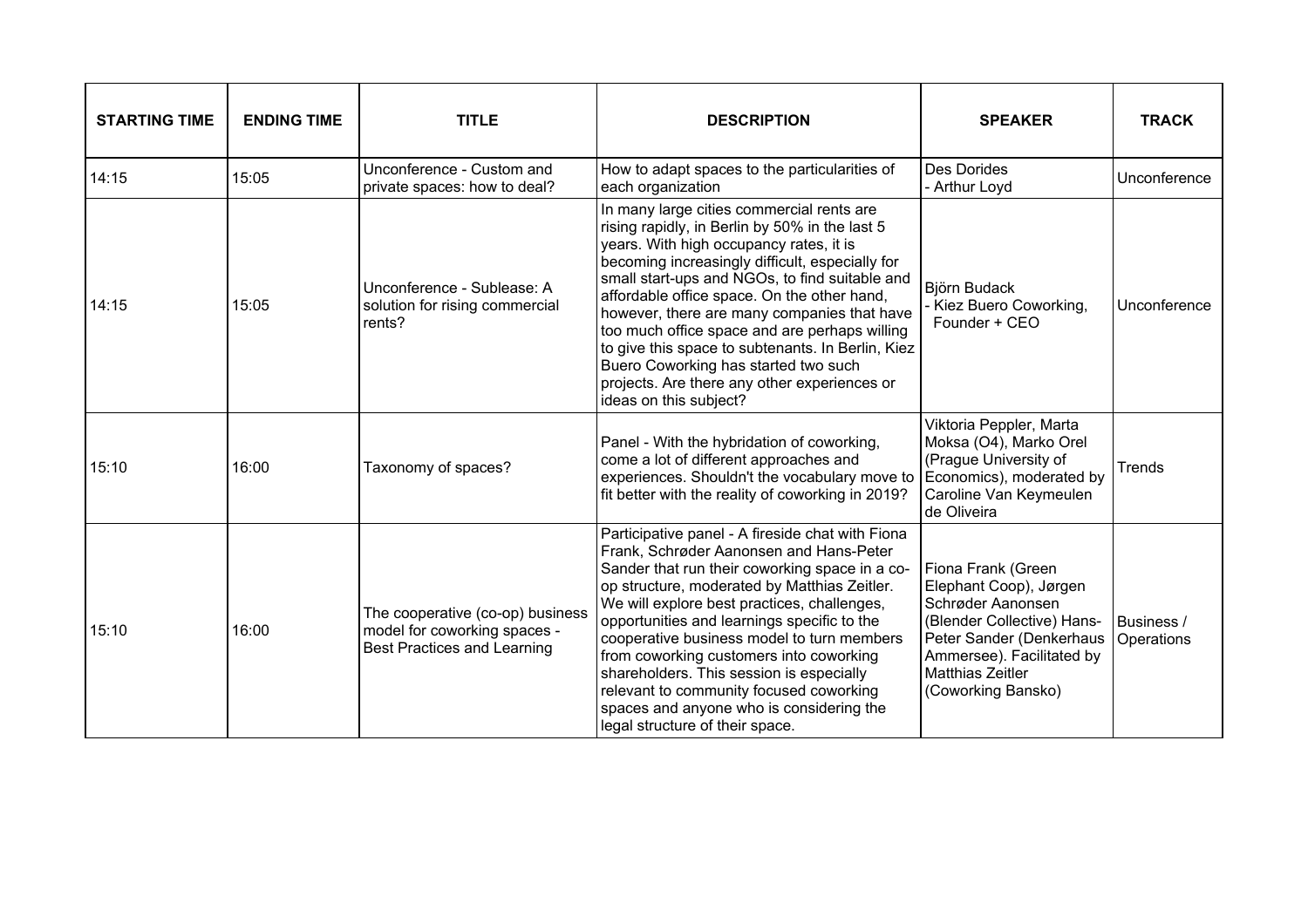| <b>STARTING TIME</b> | <b>ENDING TIME</b> | <b>TITLE</b>                                                                                                        | <b>DESCRIPTION</b>                                                                                                                                                                                                                                                                                                                                                                                                                                                                                                                                         | <b>SPEAKER</b>                                                                                              | <b>TRACK</b> |
|----------------------|--------------------|---------------------------------------------------------------------------------------------------------------------|------------------------------------------------------------------------------------------------------------------------------------------------------------------------------------------------------------------------------------------------------------------------------------------------------------------------------------------------------------------------------------------------------------------------------------------------------------------------------------------------------------------------------------------------------------|-------------------------------------------------------------------------------------------------------------|--------------|
| 15:10                | 16:00              | Outlook: What's next? - Special<br>all day long World Café on<br>Coworking in small towns and in<br>the countryside | The final session will be based on the results<br>of the previous discussions. How can we<br>support each other? How can we get support<br>for critical infrastructures from policy makers (i.<br>e. mobility, internet access, real estate, etc.)?<br>The goal of this workshop is to collect a list of<br>demands for regional and European policy<br>makers as well as other non governmental<br>institutions. The results will be beneficial for<br>future funding processes and (public)<br>tendering procedures and will be published<br>afterwards. | Facilitated by Johanna<br>Voll, Christian Cordes,<br>Tobias Kremkau (German<br><b>Coworking Federation)</b> | Trends       |
| 15:10                | 16:00              | Unconference - Content<br>marketing strategy/ Defining<br>Buyer persona                                             | We all know that in today marketing is all about   Ivaylo Kunev<br>content and understanding customers needs<br>SO                                                                                                                                                                                                                                                                                                                                                                                                                                         | - Worky Coworking &<br>Coffee                                                                               | Unconference |
| 15:10                | 16:00              | Unconference - Outsource the<br>operation and framework (and<br>keep the fun part)?                                 | As coworking space managers you might<br>thought about getting rid of the administration,<br>controlling, marketing and the day-to-day<br>operation task in order to focus on the people,<br>the community and business development -<br>all the fun part. Would you up for that? Do you<br>have any good experience?                                                                                                                                                                                                                                      | Aron Levendel<br>- KAPTAR coworking,<br>Founder and CEO                                                     | Unconference |
| 15:10                | 16:00              | Unconference - Data sharing in<br>the industry                                                                      | The whole industry would collectively benefit<br>from better data sharing, for instance in their<br>conversations with landlords. How can we<br>promote this?                                                                                                                                                                                                                                                                                                                                                                                              | Ben Tannenbaum<br>- CoworkIntel / Co-Founder                                                                | Unconference |
| 15:10                | 16:00              | Unconference - 2019 Italian<br><b>Coworking Scene</b>                                                               | A brief introduction on the Italian Coworking<br>scene, drawing from the preliminary results of<br>the national survey 2019 the flour will be open<br>to trends and experience exchange on the<br>Italian way to the coworking                                                                                                                                                                                                                                                                                                                             | Michele Lo Russo<br>- founder @ Italian<br>Coworking                                                        | Unconference |
| 16:00                | 16:30              | Coffee break                                                                                                        | Take a break!                                                                                                                                                                                                                                                                                                                                                                                                                                                                                                                                              |                                                                                                             |              |
| 16:30                | 17:30              | Wrap-up Unconference                                                                                                | Short presentation of the findings                                                                                                                                                                                                                                                                                                                                                                                                                                                                                                                         |                                                                                                             | Unconference |
| 17:00                | 20:00              | Coworking Tour / Free time                                                                                          | Coworking Tour / Free time                                                                                                                                                                                                                                                                                                                                                                                                                                                                                                                                 |                                                                                                             |              |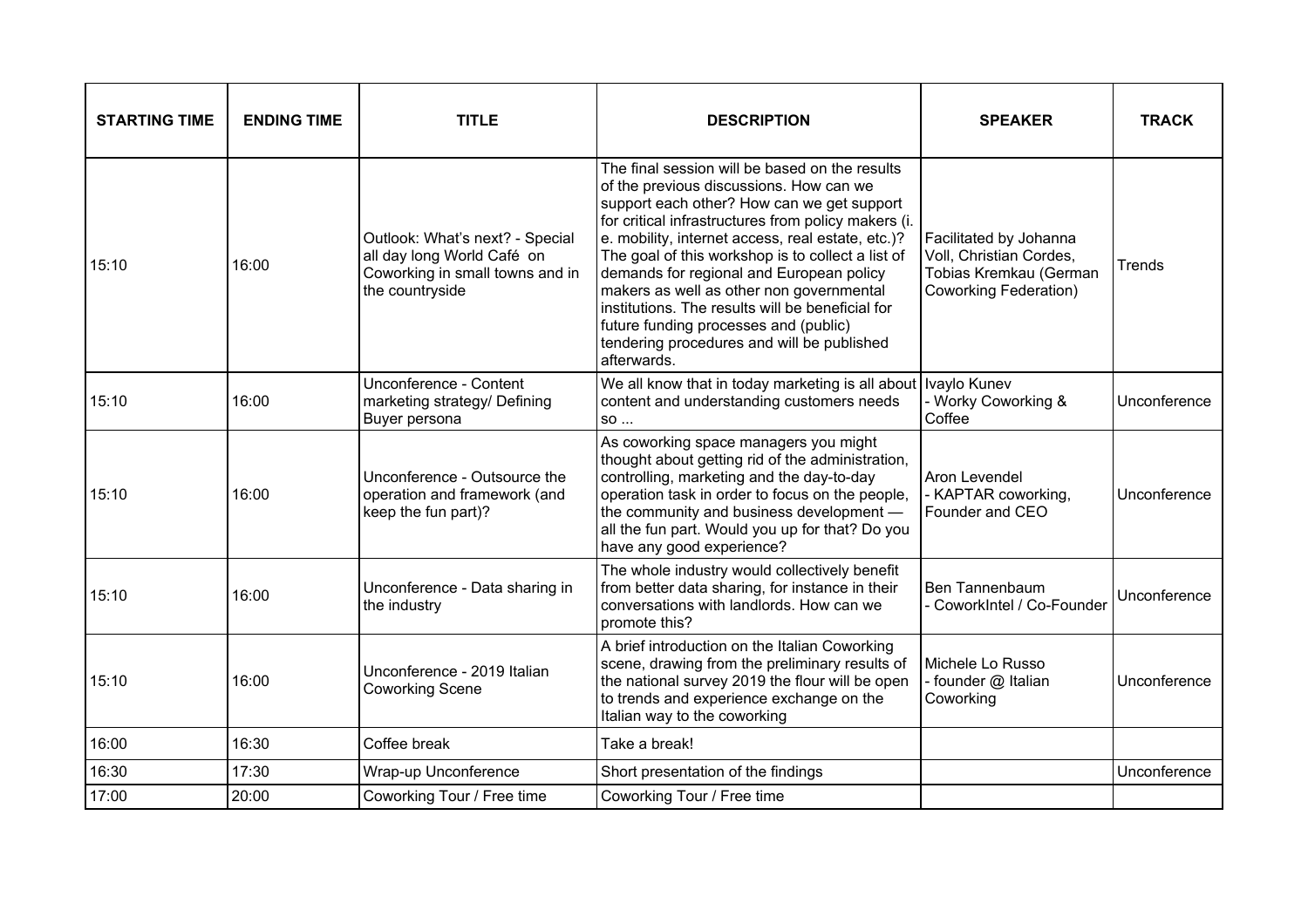| <b>STARTING TIME</b> | <b>ENDING TIME</b> | <b>TITLE</b>                                                                                                              | <b>DESCRIPTION</b>                                                                                                                                                                                                                                                                                                                                                                                                              | <b>SPEAKER</b>                            | <b>TRACK</b>             |
|----------------------|--------------------|---------------------------------------------------------------------------------------------------------------------------|---------------------------------------------------------------------------------------------------------------------------------------------------------------------------------------------------------------------------------------------------------------------------------------------------------------------------------------------------------------------------------------------------------------------------------|-------------------------------------------|--------------------------|
| 20:00                | 23:59              | Pub Crawl - Serendipity<br>Networking and Fun                                                                             | Networking activity                                                                                                                                                                                                                                                                                                                                                                                                             |                                           |                          |
| Nov 15               |                    | <b>DAY3</b>                                                                                                               |                                                                                                                                                                                                                                                                                                                                                                                                                                 |                                           |                          |
| 10:00                | 12:00              | Registration + cloackroom                                                                                                 | The registration process starts                                                                                                                                                                                                                                                                                                                                                                                                 |                                           |                          |
| 10:15                | 11:05              | Space Design that leads to<br><b>Community Engagement</b>                                                                 | Workshop on how to figure out space layout to<br>increase identity and social sense of<br>belonging.                                                                                                                                                                                                                                                                                                                            | Vandita Purohit (The<br>Daftar)           | Business /<br>operations |
| 10:15                | 11:05              | How to accommodate company<br>scale-ups and keep them within<br>your space?                                               | Workshop - Techspace has be growing<br>steadily for some years in Europe, and<br>espcially in Berlin. The coworking operator<br>accommodate fast growing digital startups and<br>SME's which need a lot of flexibility in terms of<br>capacity increase once their payroll start to<br>grow rapidly. Techspace has handled many of<br>these situations in house and had to put a<br>process to manage their own scaleup rythms. | Stéphanie Brisson<br>(Techspace Berlin)   | Business /<br>operations |
| 10:15                | 11:05              | Co-living & Coworking: How to<br>bring the different "Co-"<br>togetherand does it make<br>sense?                          | Workshop -                                                                                                                                                                                                                                                                                                                                                                                                                      | Julianne Becker/Iris Wolfer<br>(Coconat)  | Trends                   |
| 11:05                | 11:40              | Coffee break                                                                                                              | Take a break!                                                                                                                                                                                                                                                                                                                                                                                                                   |                                           |                          |
| 11:40                | 12:30              | Key parameters to consider<br>before launching a space, from<br>community building to profitability<br>target (Session 2) | Conversation dedicated to beginners who are<br>still in the phase of considering to open a<br>coworking space or not. Conversation<br>dedicated to beginners who are still in the<br>phase of considering to open a coworking<br>space or not. What are the main points to pay<br>attention to. What are the experienced<br>mistakes and what can be avoided. (Same<br>session as on Day 2 for those having missed<br>it)       | Vanessa Sans, HWL /<br>Betahaus Barcelona | Business /<br>operations |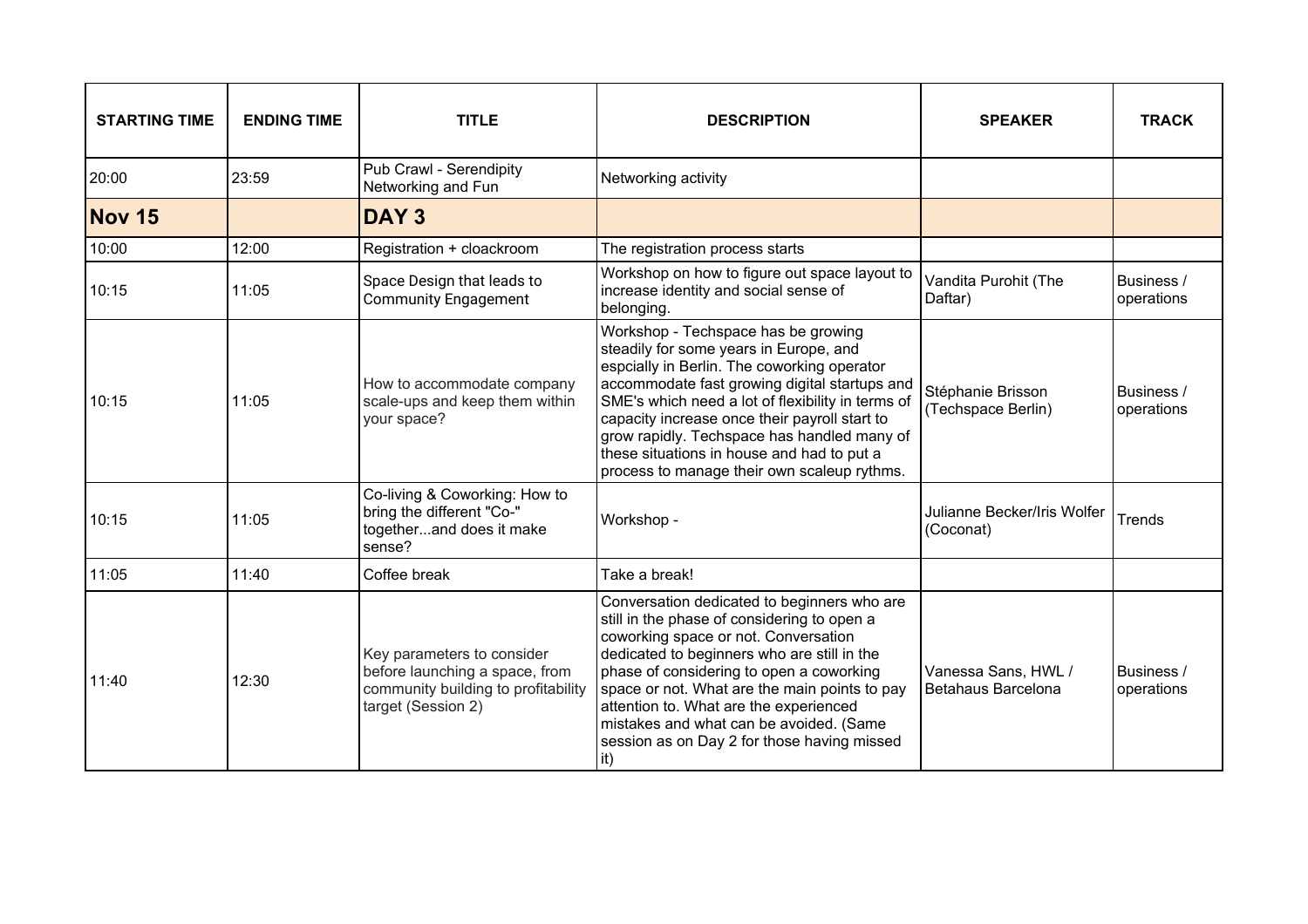| <b>STARTING TIME</b> | <b>ENDING TIME</b> | <b>TITLE</b>                                                                                  | <b>DESCRIPTION</b>                                                                                                                                                                                                                                                                                                                                                                                                                                                                                                                                                                                      | <b>SPEAKER</b>                             | <b>TRACK</b>             |
|----------------------|--------------------|-----------------------------------------------------------------------------------------------|---------------------------------------------------------------------------------------------------------------------------------------------------------------------------------------------------------------------------------------------------------------------------------------------------------------------------------------------------------------------------------------------------------------------------------------------------------------------------------------------------------------------------------------------------------------------------------------------------------|--------------------------------------------|--------------------------|
| 11:40                | 12:30              | Why and how to initiate and grow<br>your coworking community (in<br>urban or rural area)      | Workshop - Gain a deeper understanding of<br>the need, value and power of community;<br>apply this to the context of coworking; learn<br>easy steps to start to build a vibrant coworking<br>community which enhances your business                                                                                                                                                                                                                                                                                                                                                                     | <b>Claire Carpenter</b><br>(TheMetlingPot) | Impact                   |
| 11:40                | 12:30              | Co-design your next coworking<br>space                                                        | Kinnarps Next Office Concept has developed a<br>set of tools that facilitate quick and accurate<br>space requirements definition. Among them<br>our Next Office Game plays a paramount role<br>as interactive workshop's tool that, for a given<br>group of Users, matches office typologies with<br>preferred activities. The game contextualises<br>spaces for key types of work-related activities,<br>such as focused work, studying, collaboration,<br>socialising, and relax. As a result, Next Office<br>Game delivers the adequate blend of spaces<br>resulting in high-performance workplaces. | Karina Kreja (Kinnarps)                    | Business /<br>operations |
| 12:30                | 13:45              | Lunch and coffee break                                                                        | Eat something!                                                                                                                                                                                                                                                                                                                                                                                                                                                                                                                                                                                          |                                            |                          |
| 13:45                | 14:35              | Wellbeing in Coworking Space<br>Design                                                        | A workplace that helps us initiate and regulate<br>social interaction, and that takes into<br>consideration factors like personal space,<br>physical and psychological proximity, and<br>territoriality, helps us feel better. And when we<br>feel better, we work better.<br>We explore how social ergonomics interacts<br>with cognitive and physical ergonomics to<br>create a full human experience at work.                                                                                                                                                                                        | Bertie van Wyk (Herman<br>Miller)          | Trends                   |
| 13:45                | 14:35              | Digital nomadism overwiew<br>between Europe & Africa:<br>Coworking Spaces as core<br>partners | A conversation on how coworking spaces can<br>operates to connect ecosystems between<br>continents, with Ilham Halib facilitating and<br>sharing her experience from Morocco. Europe<br>to Africa, Africa to Europe, but also Europe<br>and Africa to the rest of the world.                                                                                                                                                                                                                                                                                                                            | Ilham Halib (@7AY<br>Coworking & Coliving) | Impact                   |
| 14:45                | 15:15              | Closing discussion and<br>takeaways                                                           |                                                                                                                                                                                                                                                                                                                                                                                                                                                                                                                                                                                                         |                                            |                          |